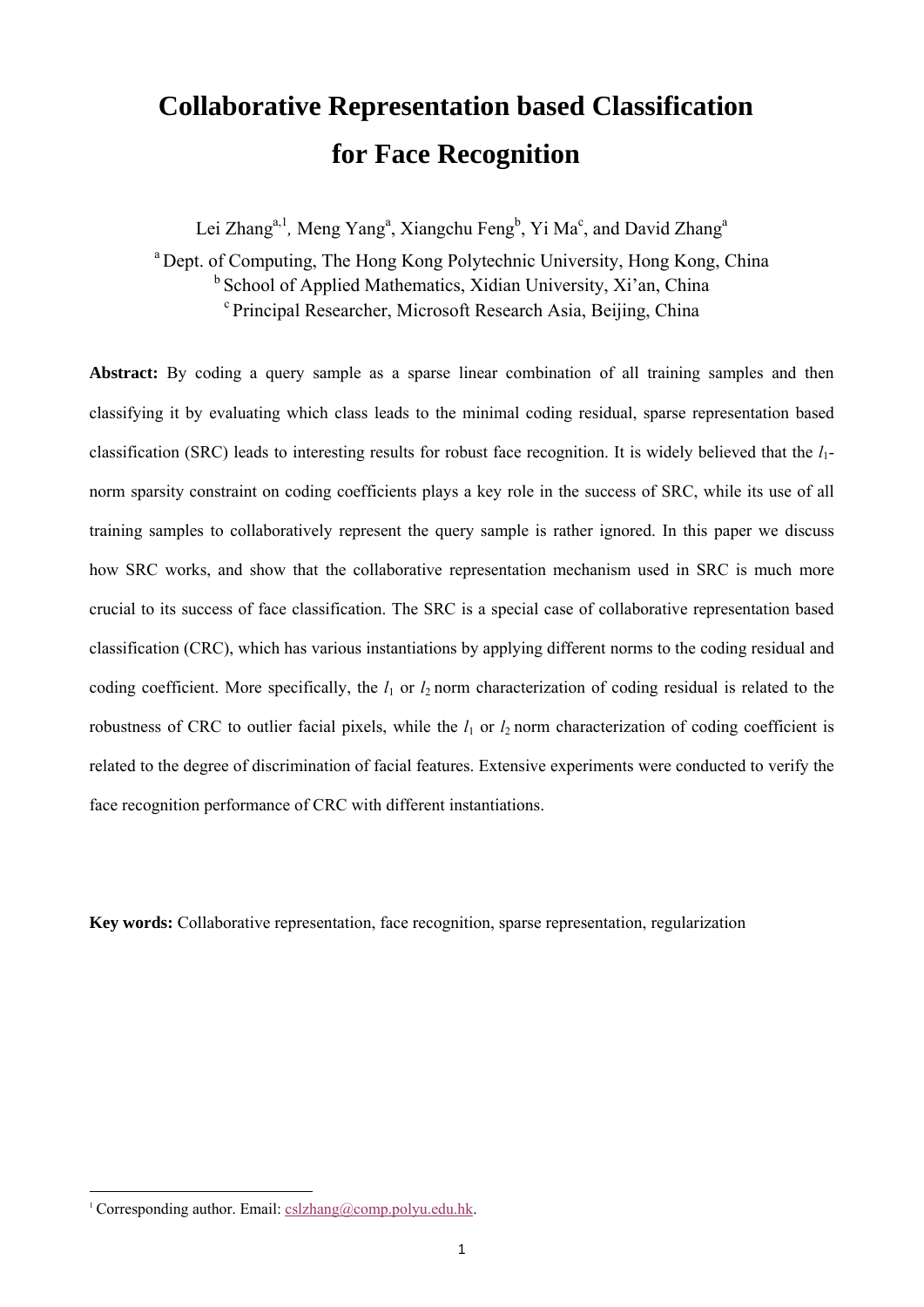## **1. Introduction**

It has been found that natural images can be coded by a small number of structural primitives which are qualitatively similar in form to simple cell receptive fields [1-2]. In the past decade, the sparse coding or sparse representation methods have been rapidly developed. Sparse representation codes a signal *y* over an over-complete dictionary  $\Phi$  such that  $y \approx \Phi \alpha$  and  $\alpha$  is a sparse vector. The sparsity of  $\alpha$  is often characterized by *l*<sub>1</sub>-norm, leading to the sparse coding model:  $\min_{\alpha} ||\alpha||$ , *s.t.*  $||y - \Phi\alpha||$ ,  $\leq \varepsilon$ , where  $\varepsilon$  is a small constant [7-9]. The successful applications of sparse representation include image restoration [3-6], compressive sensing [10], morphological component analysis [11], and super-resolution [12-13], etc.

The great success of sparse representation in image reconstruction triggers the research on sparse representation based pattern classification. The basic idea is to code the test sample over a dictionary with sparsity constraint, and then classify it based on the coding vector. Huang and Aviyente [14] sparsely coded a signal over a set of predefined redundant bases and used the coding vector as features for classification. Rodriguez and Sapiro [15] learned a discriminative dictionary to code the image for classification. In [16], Wright *et al.* proposed a very interesting method, namely sparse representation based classification (SRC), for face recognition (FR). Denote by  $X_i \in \mathbb{R}^{m \times n}$  the set of training samples from class *i* (each column of  $X_i$  is a sample). Suppose that we have *K* classes of subjects, and let  $X = [X_1, X_2, ..., X_K]$ . For a query face image  $y \in \mathbb{R}^m$ , it is coded over *X* as  $y \approx X\alpha$ , where  $\alpha = [\alpha_1; \dots, \alpha_i; \dots; \alpha_K]$  and  $\alpha_i$  is the sub-vector associated with  $X_i$ . If *y* is from class *i*, usually  $y \approx X_i \alpha_i$  holds well, implying that most coefficients in  $\alpha_k$ ,  $k \neq i$ , are small and only  $\alpha_i$ has significant values. That is, the sparse non-zero entries in  $\alpha$  can encode the identity of  $\gamma$ . The procedures of standard SRC are summarized in Table 1.

| <b>Table 1:</b> The standard SRC Algorithm                                                                                                                      |     |
|-----------------------------------------------------------------------------------------------------------------------------------------------------------------|-----|
| 1. Normalize the columns of X to have unit $l_2$ -norm.                                                                                                         |     |
| 2. Code y over X via $l_1$ -norm minimization                                                                                                                   |     |
| $\hat{\boldsymbol{\alpha}} = \arg \min_{\boldsymbol{\alpha}} \{   \mathbf{y} - \boldsymbol{X} \boldsymbol{\alpha}  _2^2 + \lambda   \boldsymbol{\alpha}  _1 \}$ | (1) |
| where $\lambda$ is a positive scalar.                                                                                                                           |     |
| 3. Compute the residuals                                                                                                                                        |     |
| $r_i =   y - X_i \hat{\boldsymbol{\alpha}}_i  _2$                                                                                                               | (2) |
| where $\hat{\alpha}$ is the coefficient vector associated with class <i>i</i> .                                                                                 |     |
| 4. Output the identity of $y$ as                                                                                                                                |     |
| identity $(y)$ = arg min, $\{r_i\}$                                                                                                                             | 3   |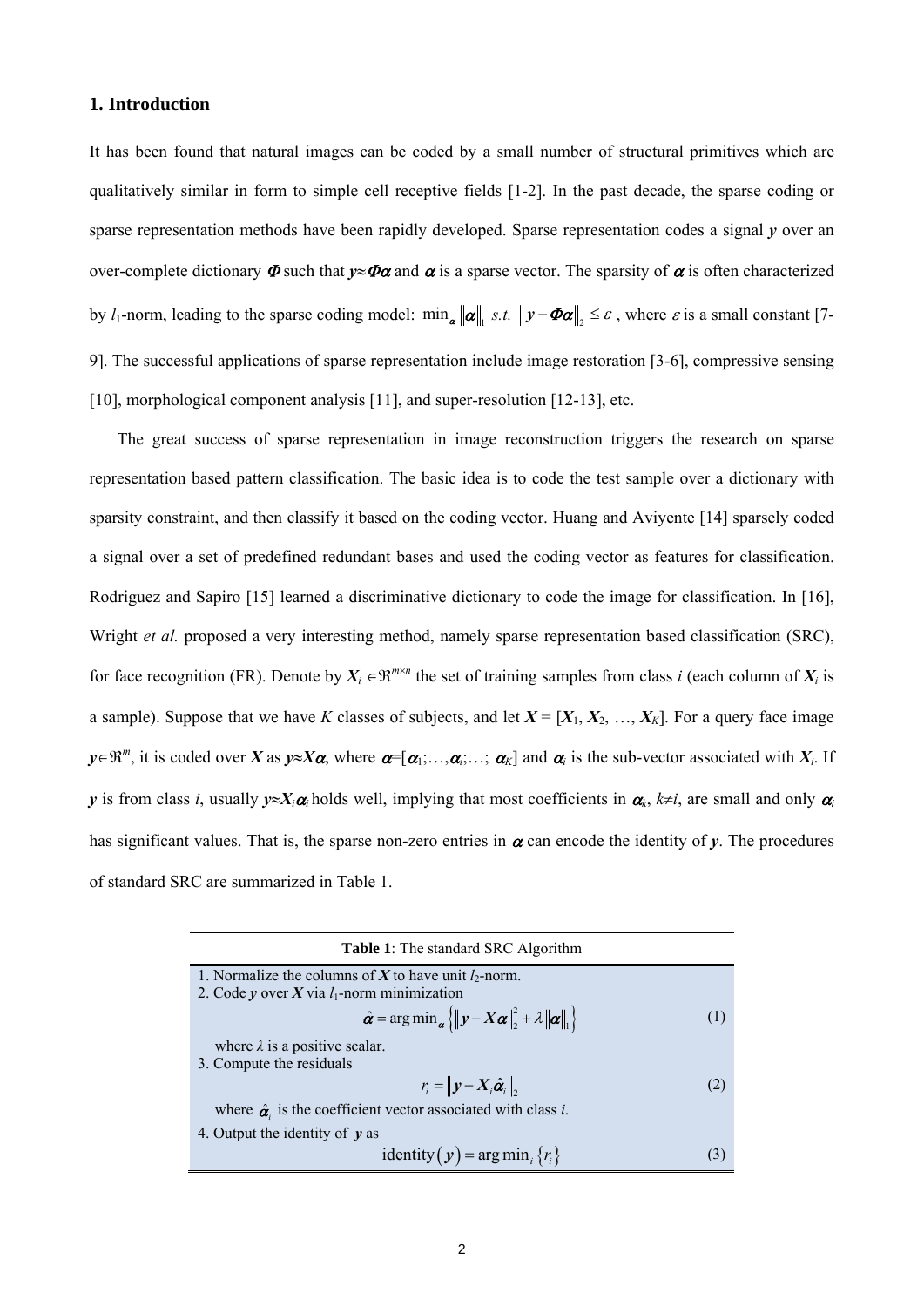We denote by S-SRC the standard SRC scheme described in Table 1. When *v* is occluded or corrupted, Wright *et al.* [16] used the identity matrix  $\boldsymbol{I}$  as an additional dictionary to code the outlier pixels, i.e.,  $\hat{\alpha} = \arg \min_{\alpha, \beta} \left\{ ||y - [X, I][\alpha; \beta] \right\|_2^2 + \lambda ||\alpha; \beta] ||_1 \right\}$ . It can be seen that this coding model is equivalent to  $\hat{\alpha}$  = arg min<sub>α</sub> { $||y - X\alpha||_1 + \lambda ||\alpha||_1$ }; that is, the coding residual is also characterized by *l*<sub>1</sub>-norm to achieve robustness to outliers. We denote by R-SRC this robust SRC scheme to deal with occlusions and corruption.

SRC (including S-SRC and R-SRC) shows very interesting robust FR performance, and it boosts much the research of sparsity based pattern classification. Inspired by SRC, Gao *et al.* [17] proposed the kernel sparse representation for FR, while Yang and Zhang [18] learned a Gabor occlusion dictionary to reduce significantly the computational cost when dealing with face occlusion. Cheng *et al.* [19] constructed the *l*<sub>1</sub>graph for image classification, while Qiao *et al.* [20] learned a subspace to preserve the  $l_1$ -graph for FR. In [21], Yang *et al.* combined sparse coding with linear pyramid matching for image classification. In SRC, it is assumed that face images are aligned, and methods have also been proposed to solve the misalignment or pose change problem. For example, the method in [22] is invariant to image-plane transformation, and the method in [23] was designed to deal with misalignment and illumination variations. Peng *et al.* [24] used low-rank decomposition to align a batch of linearly correlated images with gross corruption. In addition, dictionary learning methods [25-28] were also developed to enhance SRC based pattern classification.

The *l*<sub>1</sub>-minimization required in sparsity based pattern classification can be time consuming. Many fast algorithms have been proposed to speed up the *l*<sub>1</sub>-minimization process [29-36]. As reviewed in [31], there are five representative fast *l*<sub>1</sub>-norm minimization approaches, namely, Gradient Projection, Homotopy, Iterative Shrinkage-Thresholding, Proximal Gradient, and Augmented Lagrange Multiplier (ALM). It was indicated in [31] that for noisy data, the first order  $l_1$ -minimization techniques (e.g., SpaRSA [32], FISTA [33], and ALM [34]) are more efficient, while in the application of FR, Homotopy [35], ALM and  $l_1$   $ls$  [36] are better for their good accuracy and fast speed.

Though SRC has been widely studied in the FR community, its working mechanism is not fully revealed yet. The role of  $l_1$ -sparsity is often emphasized, and many works aim to improve the  $l_1$ -regularization on coding vector  $\alpha$ . For examples, Liu *et al.* [37] added a nonnegative constraint to  $\alpha$ ; Gao *et al.* [38] introduced a Laplacian term of  $\alpha$  in sparse coding; Yuan and Yan [39] used joint sparse representation to code multiple types of image features; and Elhamifar and Vidal [40] used structured sparse representation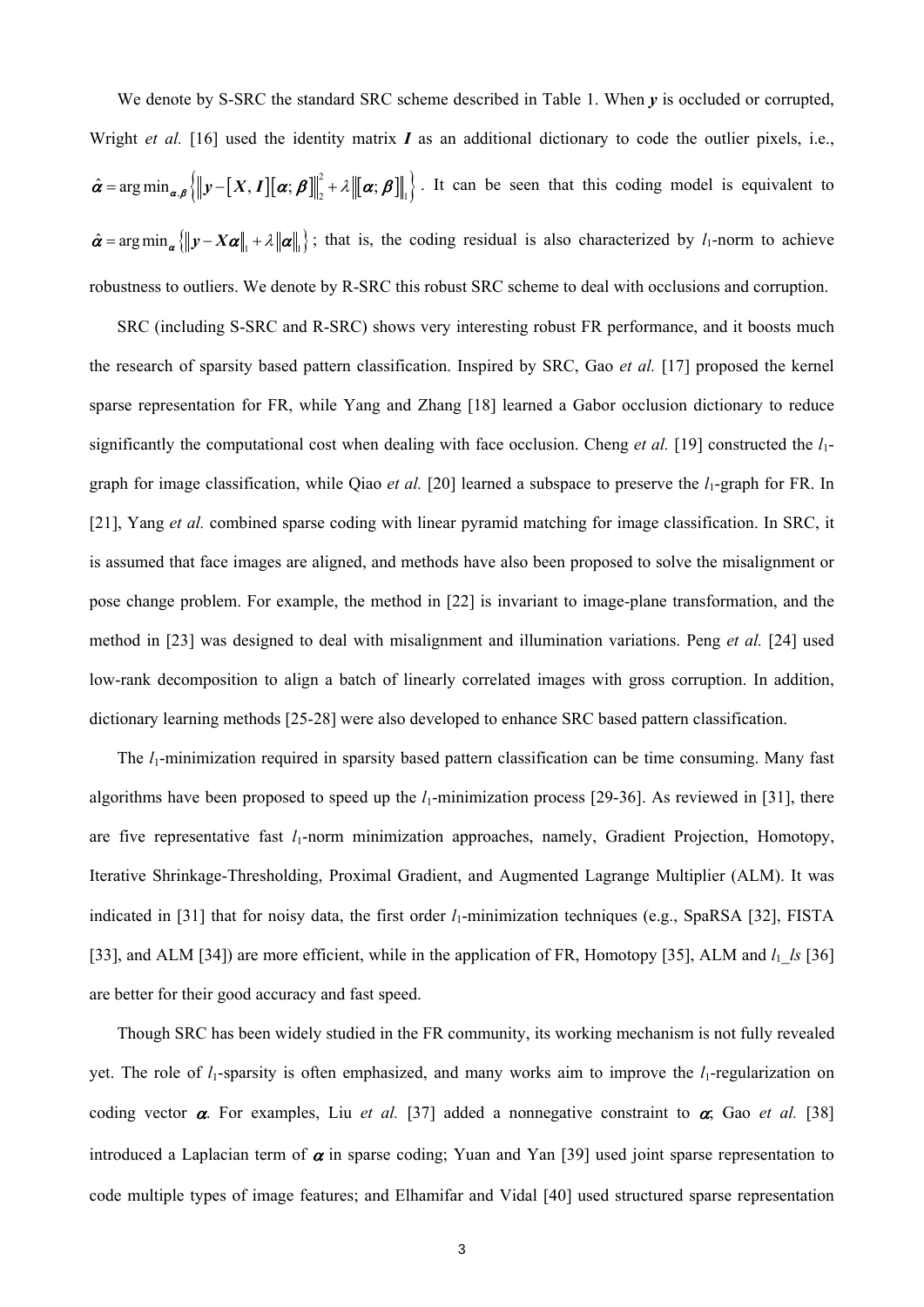for robust classification. All these works stress the role of  $l_1$ -sparsity of  $\alpha$  in classification. However, the use of training samples from all classes to represent the query sample  $\nu$  in SRC is rather ignored. Some recent works [41-42] have questioned the role of sparsity in pattern classification. Berkes *et al.* [41] argued that there is no clear evidence for active sparsification in the visual cortex. In our previous work [42], it is shown that the use of collaborative representation is more crucial than the  $l_1$ -sparsity of  $\alpha$  to FR, and the  $l_2$ -norm regularization on  $\alpha$  can do a similar job to  $l_1$ -norm regularization but with much less computational cost.

The SRC classifier has a close relationship to the nearest classifiers, including the nearest neighbor (NN), nearest feature line (NFL) [43], nearest feature plane (NFP) [44], local subspace (LS) [45] and nearest subspace (NS) [44][46-48]. The NN, NFL and NSP classifiers use one, two and three training samples of each class, respectively, to represent the query image  $\gamma$ , while the LS and NS classifiers represent  $\gamma$  by all the training samples of each class. Like these nearest classifiers, SRC also represents *y* as the linear combination of training samples; however, one critical difference is that SRC represents *y* by the training samples from all classes, while the nearest classifiers represent  $\nu$  by each individual class. The use of all classes to collaboratively represent *y* alleviates much the small-sample-size problem in FR, especially when the number of training samples per class is small.

In this paper, we discuss in detail the collaborative representation nature of SRC. Compare with our previous work in [42], in this paper we present a more general model, namely collaborative representation based classification (CRC), make deeper analysis on the  $l_1/l_2$ -norm regularization of coding coefficients, and conduct more experiments. By using  $l_1$ -norm or  $l_2$ -norm to characterize the coding vector  $\alpha$  and the coding residual *e=y*−*X*α, we can have different instantiations of CRC, while S-SRC and R-SRC are special cases of CRC. The  $l_1$ - or  $l_2$ -norm characterization of  $e$  is related to the robustness of CRC to outlier pixels, while the  $l_1$ - or  $l_2$ -norm characterization of  $\alpha$  is related to the discrimination of facial feature *y*. When the face image is not occluded/corrupted,  $l_2$ -norm is good enough to model  $e$ ; when the face image is occluded/corrupted,  $l_1$ norm is more robust to model *e*. The discrimination of facial feature *y* is often related to its dimensionality. If the dimensionality and the discrimination of  $y$  is high, the coding coefficients  $\alpha$  will be naturally sparse and concentrate on the samples whose class label is the same as  $y$ , no matter  $l_1$ - or  $l_2$ -norm is used to regularize  $\alpha$ . When the dimensionality of *y* is too low, often the discrimination power of *y* will be much reduced, and the distribution of  $\alpha$  will be less sparse since some big coefficients can be generated and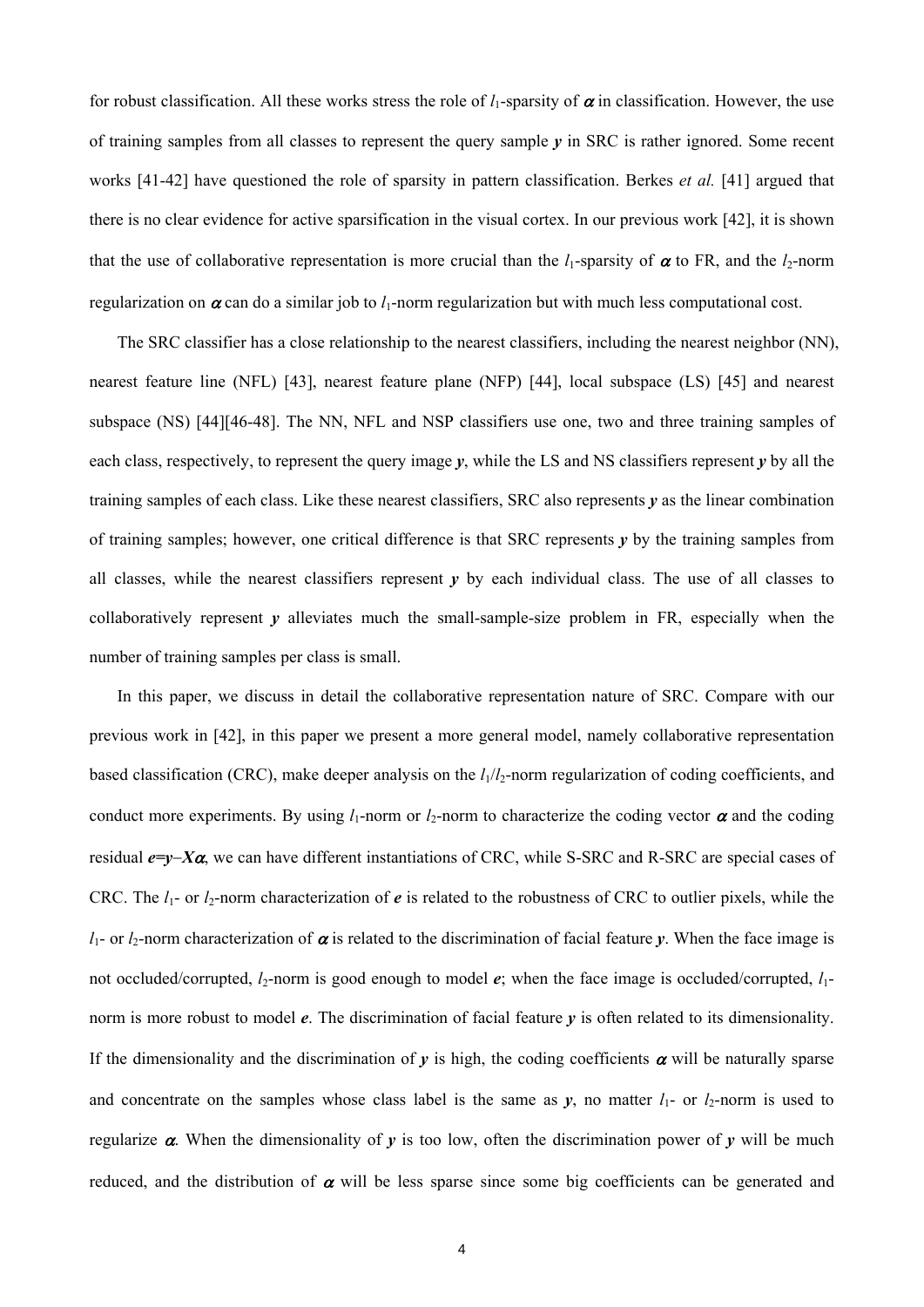assigned to samples whose class labels are different from *y*. In this case, the *l*1-norm regularization on α will enforce  $\alpha$  to be sparse, and consequently enhance its discrimination power.

The rest of this paper is organized as follows. Section 2 discusses the role of sparsity in face representation and classification. Section 3 discusses in detail the CRC scheme. Section 4 conducts extensive experiments to demonstrate the performance of CRC, and Section 5 concludes the paper.

# **2. The Role of Sparsity in Representation based Face Recognition**

As shown in Table 1, there are two key points in SRC [16]: (i) the coding vector  $\alpha$  is enforced to be sparse and (ii) the coding of query sample  $\gamma$  is performed over the whole dataset *X* instead of each subset  $X_i$ . It was stated in [16] that the sparsest (or the most compact) representation of  $\gamma$  over  $X$  is naturally discriminative and can indicate the identity of *y*. The SRC is a generalization and significant extension of classical nearest classifiers such as NN and NS by representing *y* collaboratively across classes. But there are some issues not very clear yet: is it the sparsity constraint on  $\alpha$  that makes the representation more discriminative, and must we use  $l_1$ -sparsity to this end?

Denote by  $\Phi \in \mathbb{R}^{m \times n}$  a dictionary of bases (atoms). If  $\Phi$  is complete, then any signal  $x \in \mathbb{R}^m$  can be accurately represented as the linear combination of the atoms in  $\Phi$ . If  $\Phi$  is orthogonal and complete, however, often we need to use many atoms from  $\Phi$  to faithfully represent  $x$ . If we want to use less atoms to represent *x*, we must relax the orthogonality requirement on  $\Phi$ . In other words, more atoms should be involved in  $\Phi$  so that we have more choices to represent  $x$ , leading to an over-complete and redundant dictionary  $\Phi$  but a sparser representation of x. The great success of sparse representation in image restoration [3-6] validates that a redundant dictionary can have more powerful capability to reconstruct the signal.

In the scenario of FR, each class of face images often lies in a small subspace of  $\mathbb{R}^m$ . That is, the *m*dimensional face image *x* can be characterized by a code of much lower dimensionality. Let's take the training samples of class  $i$ , i.e.,  $X_i$ , as the dictionary of this class. In practice the atoms (i.e., the training samples) of  $X_i$  will be correlated. Assume that we have enough training samples of each class and all the face images of class *i* can be faithfully represented by  $X_i$ , then  $X_i$  can be viewed as an over-complete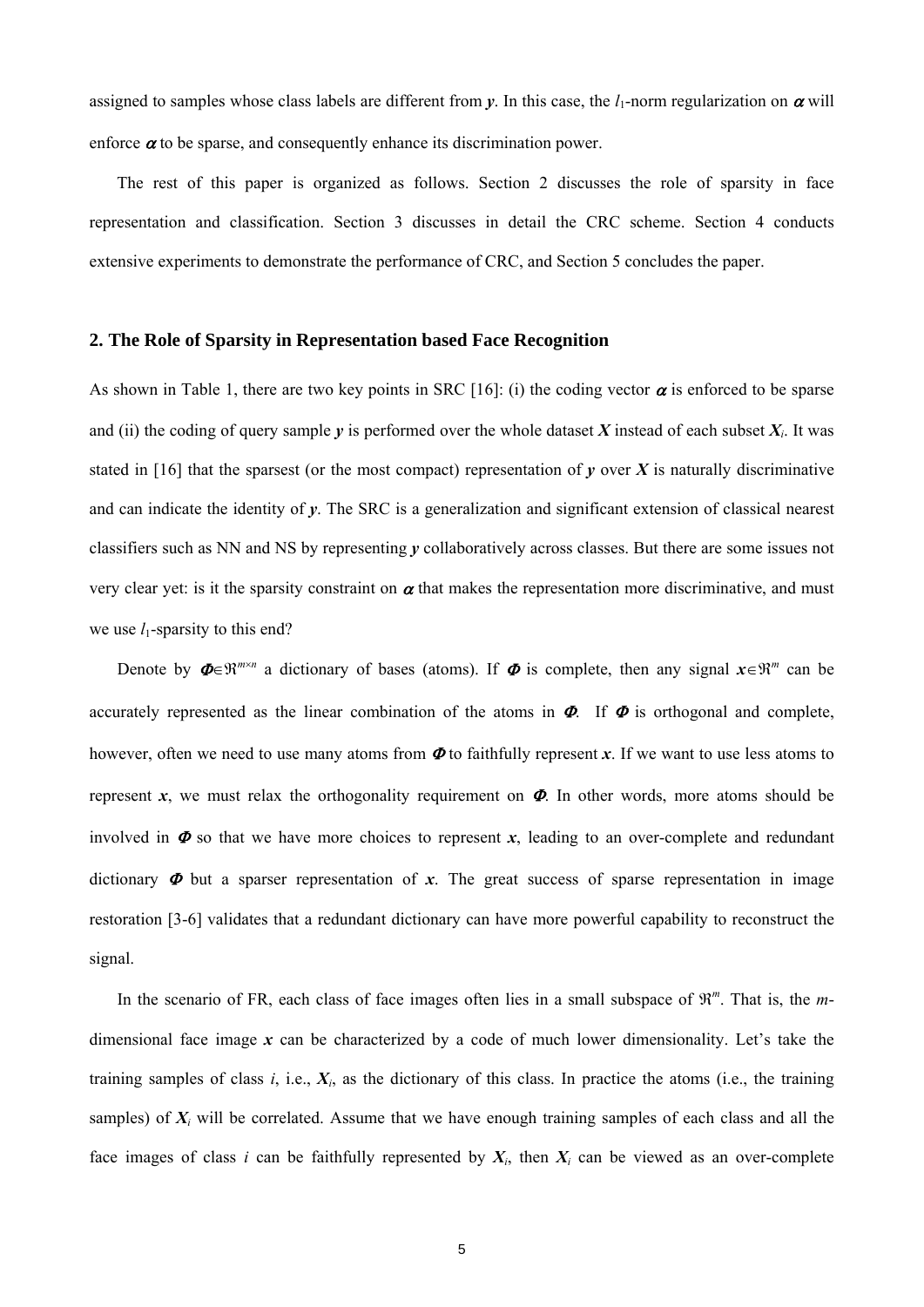dictionary<sup>2</sup> because of the correlation of training samples of class  $i$ . Therefore, we can conclude that a test sample  $\gamma$  of class *i* can be sparsely represented by dictionary  $X_i$ .

Another important fact in FR is that human faces are all somewhat similar, and some subjects may have very similar face images. Dictionary  $X_i$  of class *i* and dictionary  $X_i$  of class *j* are not incoherent; instead, they can be highly correlated. Using the NS classifier, for a query sample  $\nu$  from class *i*, we can find (by least square method) a coding vector  $\alpha_i$  such that  $\alpha_i = \arg \min_{\alpha} ||y - X_i \alpha||_2^2$ . Let  $r_i = y - X_i \alpha_i$ . Similarly, if we represent *y* by class *j*, there is  $\alpha_j = \arg \min_{\alpha} ||y - X_j \alpha||_2^2$  and we let  $r_j = y - X_j \alpha_j$ . For the convenience of discussion, we assume that  $X_i$  and  $X_j$  have the same number of atoms, i.e.,  $X_i$ ,  $X_j \in \mathbb{R}^{m \times n}$ . Let  $X_j = X_i + \Delta$ . When  $X_i$  and  $X_j$  are very similar,  $\Delta$  can be very small such that 1  $(X_i)$  $(X_i)$  $F \sim \frac{O_n(\Lambda)}{n}$  $i \parallel_F$   $\cup_1$   $\Lambda_i$  $\xi = \frac{\|A\|_F}{\|X\|} \leq \frac{\sigma_n(X)}{\sigma_n(X)}$  $\bm{X}_i\big\|_v \equiv \sigma_{\scriptscriptstyle 1}(\bm{X})$ , where  $\sigma_1(X_i)$  and  $\sigma_n(X_i)$ 

are the largest and smallest eigenvalues of  $X_i$ , respectively. Then we can have the following relationship between  $r_i$  and  $r_j$  (Theorem 5.3.1, page 242, [49]):

$$
\frac{\|\mathbf{r}_j - \mathbf{r}_i\|_2}{\|\mathbf{y}\|_2} \le \xi \left(1 + \kappa_2(\mathbf{X}_i)\right) \min\left\{1, m - n\right\} + O\left(\xi^2\right) \tag{4}
$$

where  $\kappa_2(X_i)$  is the *l*<sub>2</sub>-norm conditional number of  $X_i$ . From Eq. (4), we can see that if  $\Delta$  is very small, the distance between  $r_i$  and  $r_j$  will also be very small. This makes the classification very unstable because some small disturbance (e.g., noise or small deformation) can make  $||\mathbf{r}_i||_2 < ||\mathbf{r}_i||_2$ , leading to a wrong classification.

The above problem can be alleviated by regularization on  $\alpha_i$  and  $\alpha_j$ . The reason is very intuitive. Take the  $l_0$ -norm sparsity regularization as an example, if  $\gamma$  is from class *i*, it is more likely that we can use only a few samples, e.g., 5 or 6 samples, in  $X_i$  to represent  $\gamma$  with a good accuracy. In contrast, we may need more samples, e.g., 8 or 9 samples, in  $X_i$  to represent  $\gamma$  with nearly the same representation accuracy. With the sparsity constraint or other regularizer, the representation error of  $y$  by  $X_i$  will be visibly lower than that by  $X_i$ , making the classification of *y* easier. Here let's consider three regularizers: the sparse regularizers by  $l_0$ norm and  $l_1$ -norm, and the least square regularizer by  $l_2$ -norm.

<sup>&</sup>lt;sup>2</sup>More strictly speaking, it should be the dimensionality reduced dictionary of  $X_i$  that is over-complete. For the convenience of expression, we simply use  $X_i$  in the development.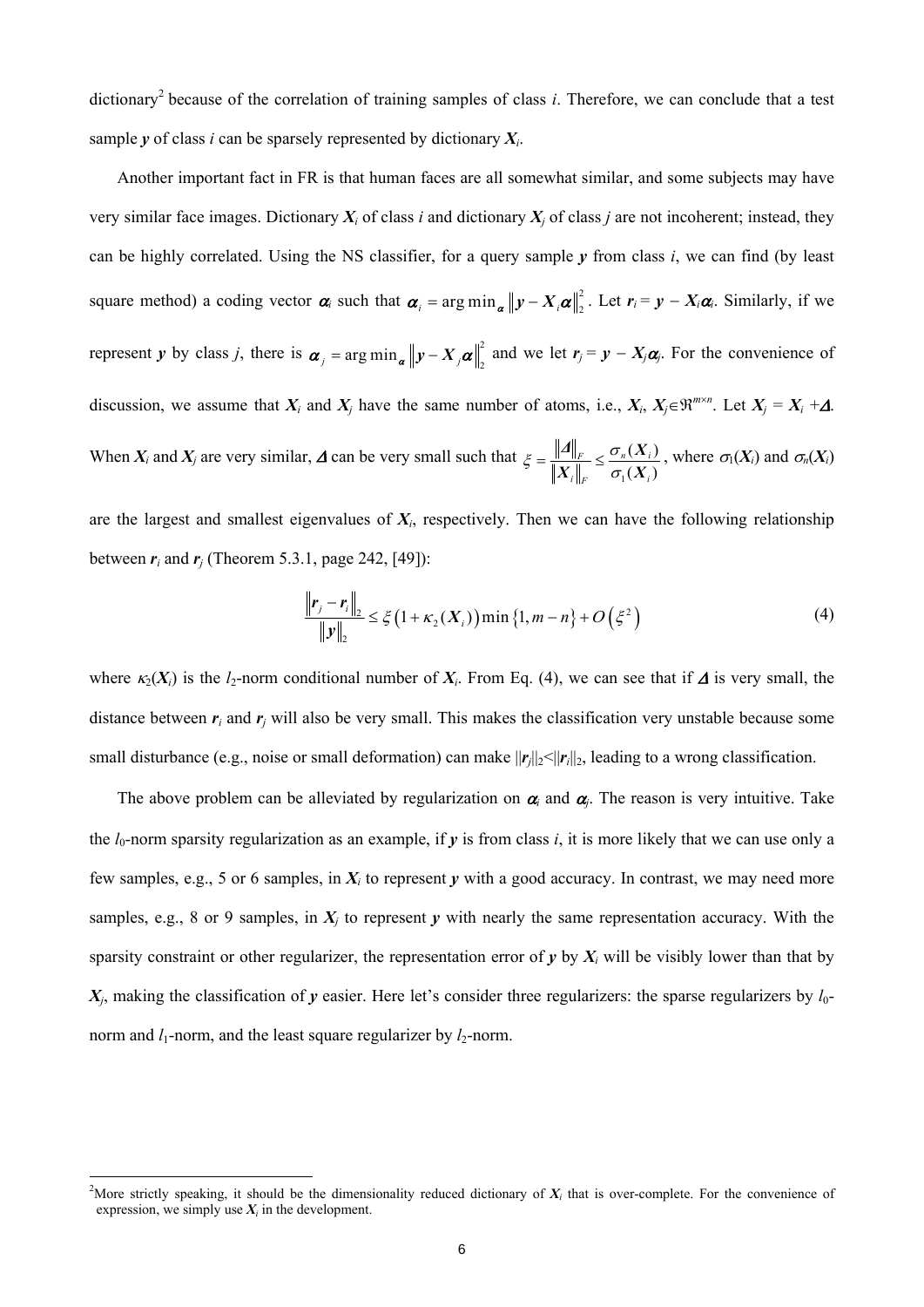

**Figure 1:** An example of class-specific face representation. (a) The query face image (left: original image; right: the one after histogram equalization for better visualization); (b) some training samples from the class of the query image; (c) some training samples from another class.



**Figure 2:** The curve of representation residual versus the  $l_p$ -norm of representation coefficients. (a)  $p=0$ , (b)  $p=1$ , and (c) *p*=2.

By  $l_p$ -regularization,  $p = 0, 1$ , or 2, the representation of *y* over dictionary  $\Phi$  can be formulated as

$$
\hat{\alpha} = \arg \min_{\alpha} \|\mathbf{y} - \mathbf{\Phi}\alpha\|_{2}^{2} \text{ s.t. } \|\alpha\|_{l_{p}} \leq \varepsilon
$$
\n(5)

where  $\varepsilon$  is a small positive number. Let  $r = ||y - \Phi \hat{\alpha}||$ . We could plot the curve of "*r* vs.  $\varepsilon$ " to illustrate how regularization improves discrimination. Fig. 1(a) shows a test face image of class 32 in the Extended Yale B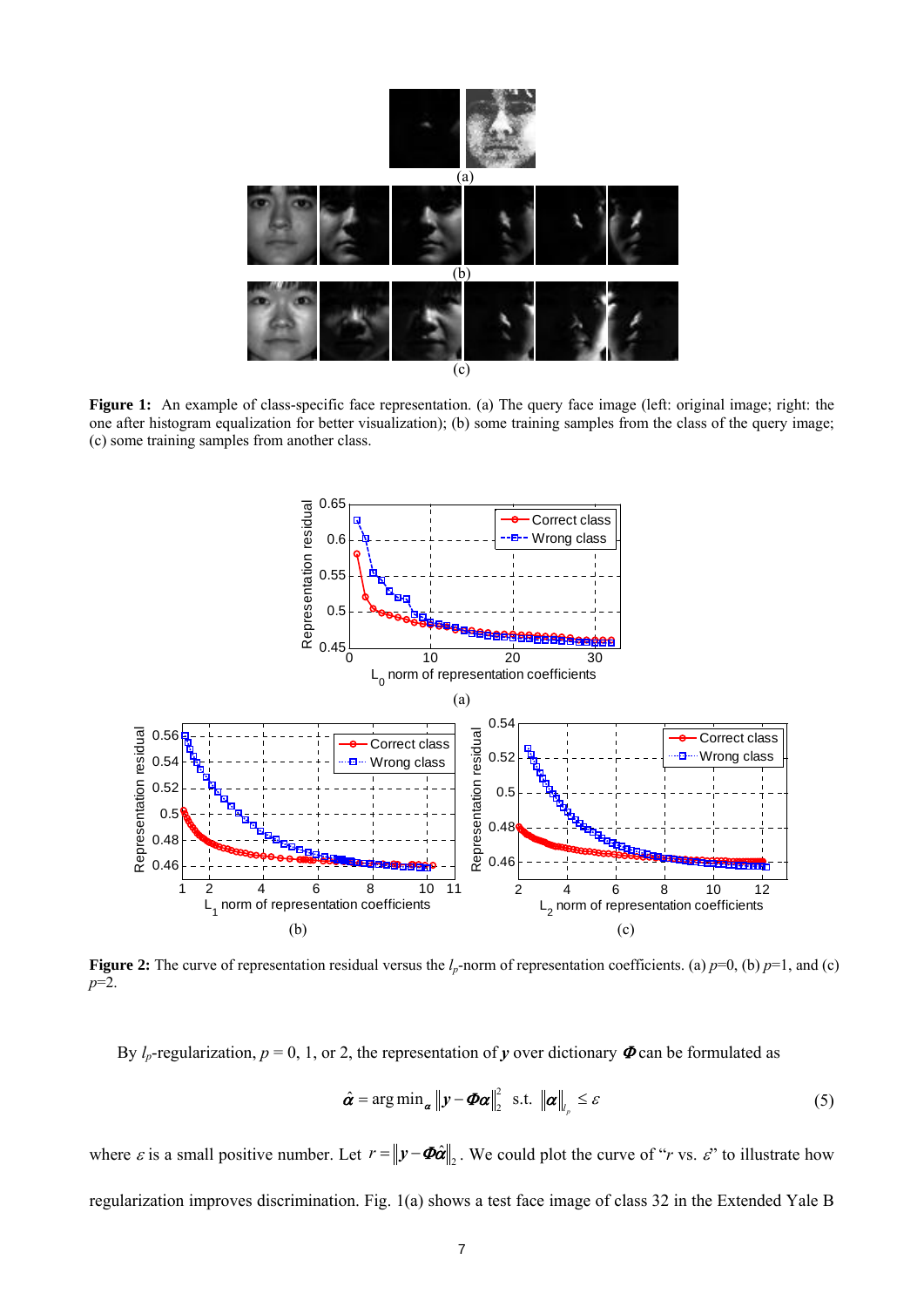database [46][50]. Some training samples of this class are shown in Fig. 1(b), while some training samples of class 5, which is similar to class 32, are shown in Fig. 1(c). We use the training samples of the two classes as dictionaries to represent, respectively, the query sample in Fig. 1(a) via Eq. (5). The "*r* vs.  $\varepsilon$ " curves for *p*  $= 0$ , 1, and 2 are drawn in Figs. 2 (a)~(c), respectively. For the  $l_0$ -norm regularization, we used the Orthogonal Matching Pursuit (OMP) algorithm [51] to solve Eq. (5); for the *l*<sub>1</sub>-norm regularization, we used the  $l_1$  *ls* algorithm [36]; while for  $l_2$ -norm regularization, the regularized least square was used to get an analytical solution to Eq. (5).

From Fig. 2(a), one can see that when only a few training samples (e.g., less than 3 samples) are used to represent the query sample, both the two classes have big representation error. In practice, the system will consider this sample as an imposter and directly reject it. When more and more training samples are involved, the representation residual  $r$  decreases. However, the ability of  $r$  to discriminate the two classes will also reduce if too many samples (e.g., more than 10 samples) are used to represent the query sample. This is because the two classes are similar so that the dictionary of one class can represent the samples of another class if enough training samples are available (i.e., the dictionary is nearly over-complete). With these observations, one can conclude that a query sample should be classified to the class which could faithfully represent it using fewer samples. In other words, the  $l_0$ -norm sparse regularization on  $\alpha$  can improve the discrimination of representation based classification.

Now the question is: can the weaker  $l_1$ -regularization, and even the non-sparse  $l_2$ -regularization, do a similar job? Fig. 2(b) and Fig. 2(c) give the answer. We can see that when  $\varepsilon$  is big ( $\varepsilon > 8$ ), which means that the regularization is weak, both the two classes have very low reconstruction residual, making the classification very unstable. By setting a smaller  $\varepsilon$ , the *l*<sub>1</sub>-norm or *l*<sub>2</sub>-norm regularization on  $\alpha$  will lead to a discriminative reconstruction residual, by which the query sample can be correctly classified. From this example, one can see that the non-sparse  $l_2$ -norm regularization can play a similar role to the sparse  $l_0$ -norm or *l*1-norm regularization in enhancing the discrimination of representation.

**Remark (regularized nearest subspace, RNS):** The above observations imply a regularized nearest subspace (RNS) scheme for FR when the number of training samples of each class is big. That is, we can represent the query sample *y* class by class, and classify it based on the representation residual and regularization strength. Since  $l_0$ -norm minimization is combinatorial and NP-hard, it is more practical to use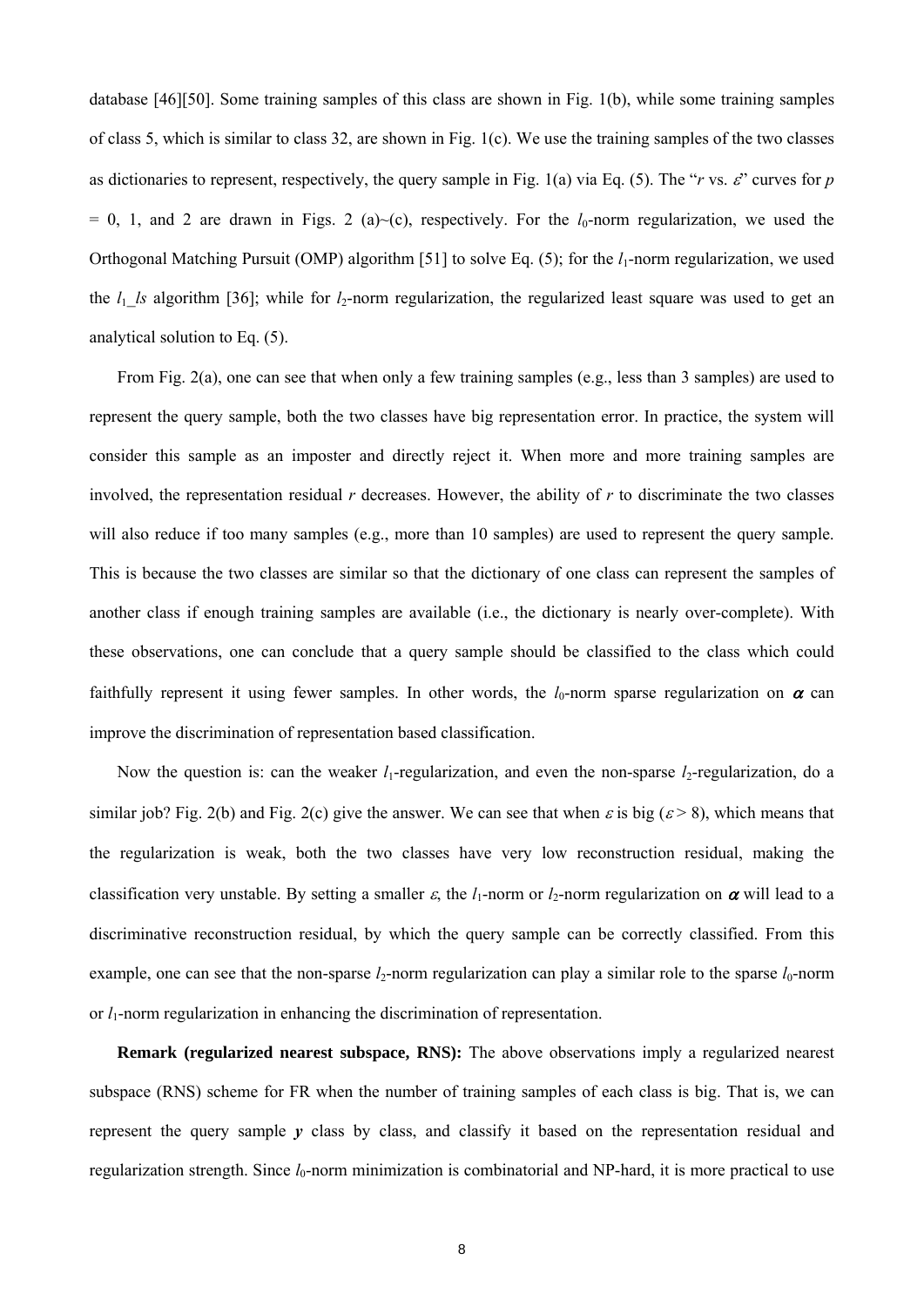$l_1$ -norm or  $l_2$ -norm to regularize the representation coefficients. Using the Lagrangian formulation, we have the objective function of RNS-*lp* as:

$$
\hat{\alpha} = \arg\min_{\alpha} \left\{ \left\| \mathbf{y} - \boldsymbol{\Phi}\boldsymbol{\alpha} \right\|_{2}^{2} + \lambda \left\| \boldsymbol{\alpha} \right\|_{l_{p}} \right\}
$$
(6)

where  $p = 1$  or 2 and  $\lambda$  is a positive constant. For each class  $X_i$ , we could obtain its representation vector  $\hat{\alpha}_i$ of *y* by taking  $\Phi$  as  $X_i$  in Eq. (6). Denote by  $r_i = ||y - X_i \hat{a}_i||_2^2 + \lambda ||\hat{a}_i||_{l_p}$ , and we can then classify *y* by identity  $(\mathbf{y}) = \arg \min_{i} \{ r_i \}.$ 

# **3. Collaborative Representation based Classification (CRC)**

In Section 2, it is assumed that each class has enough training samples. Unfortunately, FR is a typical smallsample-size problem, and  $X_i$  is under-complete in general. If we use  $X_i$  to represent  $y$ , the representation residual *ri* can be big even when *y* is from class *i*. This problem can be overcome if more samples of class *i* can be used to represent *y*, yet the problem is how to find the additional samples. Fortunately, one fact in FR is that the face images of different people share certain similarities, and some subjects, say subject *i* and subject *j*, can be very similar so that the samples from class *j* can be used to represent the test sample of class *i*. In other words, one class can borrow samples from other classes in order to faithfully represent the query sample. Such a strategy is very similar to the nonlocal technique widely used in image restoration [52-54], where for a given local patch the many similar patches to it are collected throughout the image to help the reconstruction of the given patch. In the scenario of FR, for each class we may consider the samples from similar classes as the "nonlocal samples" and use them to better represent the query sample.

However, such a "nonlocal" strategy has some problems to implement under the scenario of FR. First, how to find the "nonlocal" samples for each class is itself a nontrivial problem. Note that here our goal is face classification but not face reconstruction, and using the Euclidian/cosine distance to identify the nonlocal samples may not be effective. Second, by introducing the nonlocal samples to represent the query sample, all the classes will have a smaller representation residual, and thus the discrimination of representation residual can be reduced, making the classification harder. Third, such a strategy can be computationally expensive because for each class we need to identify the nonlocal samples and calculate the representation of the test sample.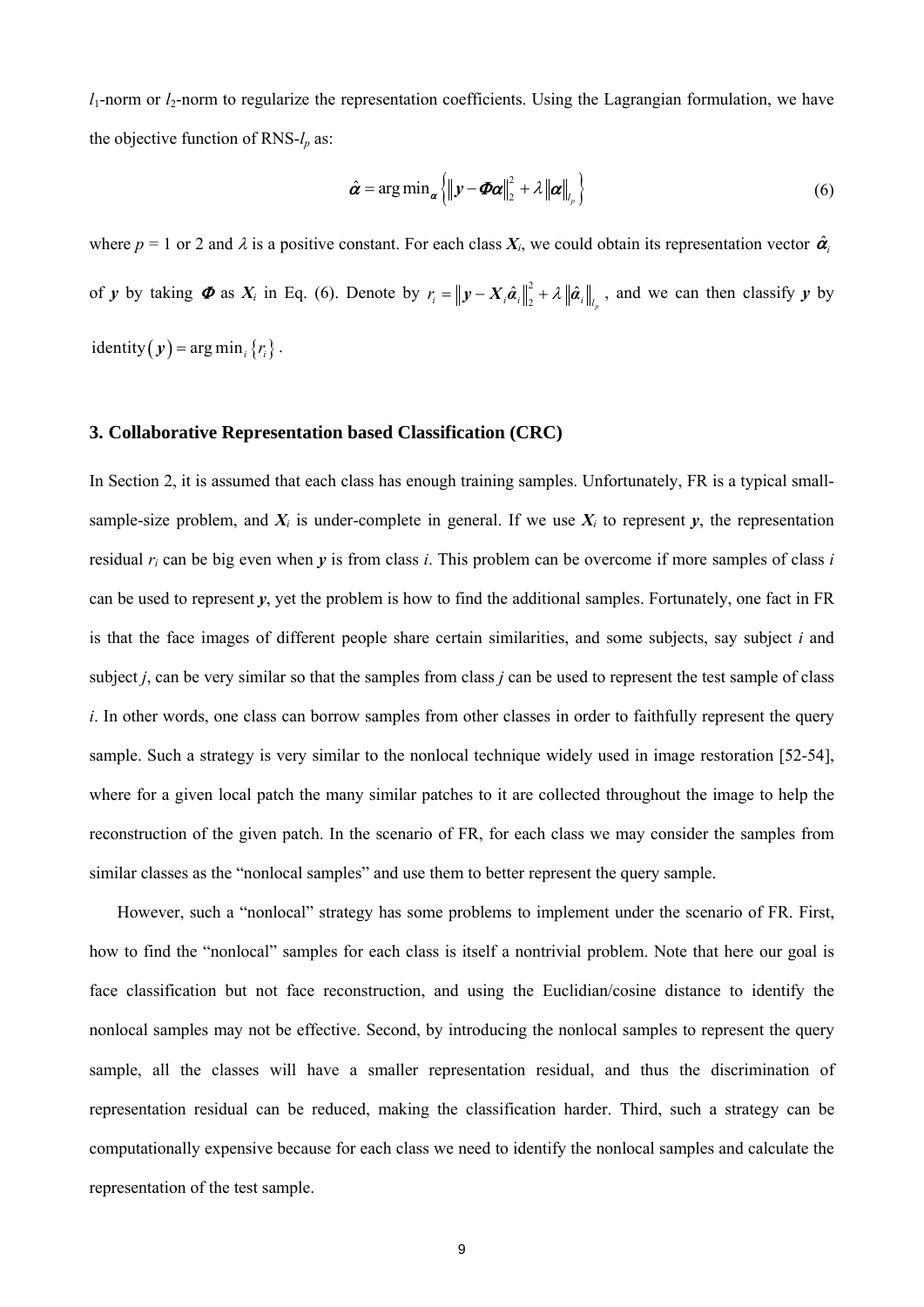In SRC [16] this "lack of samples" problem is solved by using the collaborative representation strategy, i.e., coding the query image *y* over the samples from all classes  $X = [X_1, X_2, ..., X_K]$  as  $y \approx X\alpha$ . Such a collaborative representation strategy simply takes the face images from all the other classes as the nonlocal samples of one class. Though this strategy is very simple, there are two points need to be stressed. First, the searching for nonlocal samples of each class can be avoided. Second, all the classes share one common representation of the query sample, and thus the conventional representation residual based classification procedure used in NN and NS classifiers cannot be used.

Though we call the representation of  $y$  by  $X$  "collaborative representation", we have no objection if anyone would like to call it "competitive representation", because each class will contribute competitively to represent *y*. If one class contributes more, this means that other classes will contribute less. In this face representation problem, "collaboration" and "competition" are the two sides of the same coin. Therefore, one intuitive but very effective classification rule is to check which class contributes the most in the collaborative representation of *y*, or equivalently which class has the least reconstruction residual. We call this classification scheme the collaborative representation based classification (CRC).

## **3.1. Discussions on collaborative representation based classification**

After collaboratively represent  $\gamma$  using Eq. (1), SRC classifies  $\gamma$  by checking the representation residual class by class using Eqs. (2) and (3). To simplify the analysis, let's remove the  $l_1$ -regularization term in Eq. (1), and the representation becomes the least square problem:  $\{\hat{\alpha}_i\} = \min_{\{\alpha_i\}} ||y - \sum_i X_i \alpha_i||_2^2$  $\hat{\alpha}_i$ } = min<sub>{ $\alpha_i$ }</sub>  $\|\mathbf{y} - \sum_i X_i \alpha_i\|_2^2$ . Refer to Fig. 3, the resolved representation  $\hat{y} = \sum_i X_i \hat{\alpha}_i$  is the perpendicular projection of *y* onto the space spanned by *X*. The reconstruction residual by each class is  $r_i = ||y - X_i \hat{a}_i||_2^2$ . It can be readily derived that

$$
r_i = ||y - X_i \hat{a}_i||_2^2 = ||y - \hat{y}||_2^2 + ||\hat{y} - X_i \hat{a}_i||_2^2
$$

Obviously, when we use  $r_i$  to determine the identity of  $\gamma$ , it is the amount

$$
r_i^* = \left\| \hat{\mathbf{y}} - \mathbf{X}_i \hat{\boldsymbol{a}}_i \right\|_2^2 \tag{7}
$$

that works for classification because  $||y - \hat{y}||_2^2$  is a constant for all classes.

From a geometric viewpoint, we can write  $r_i^*$  as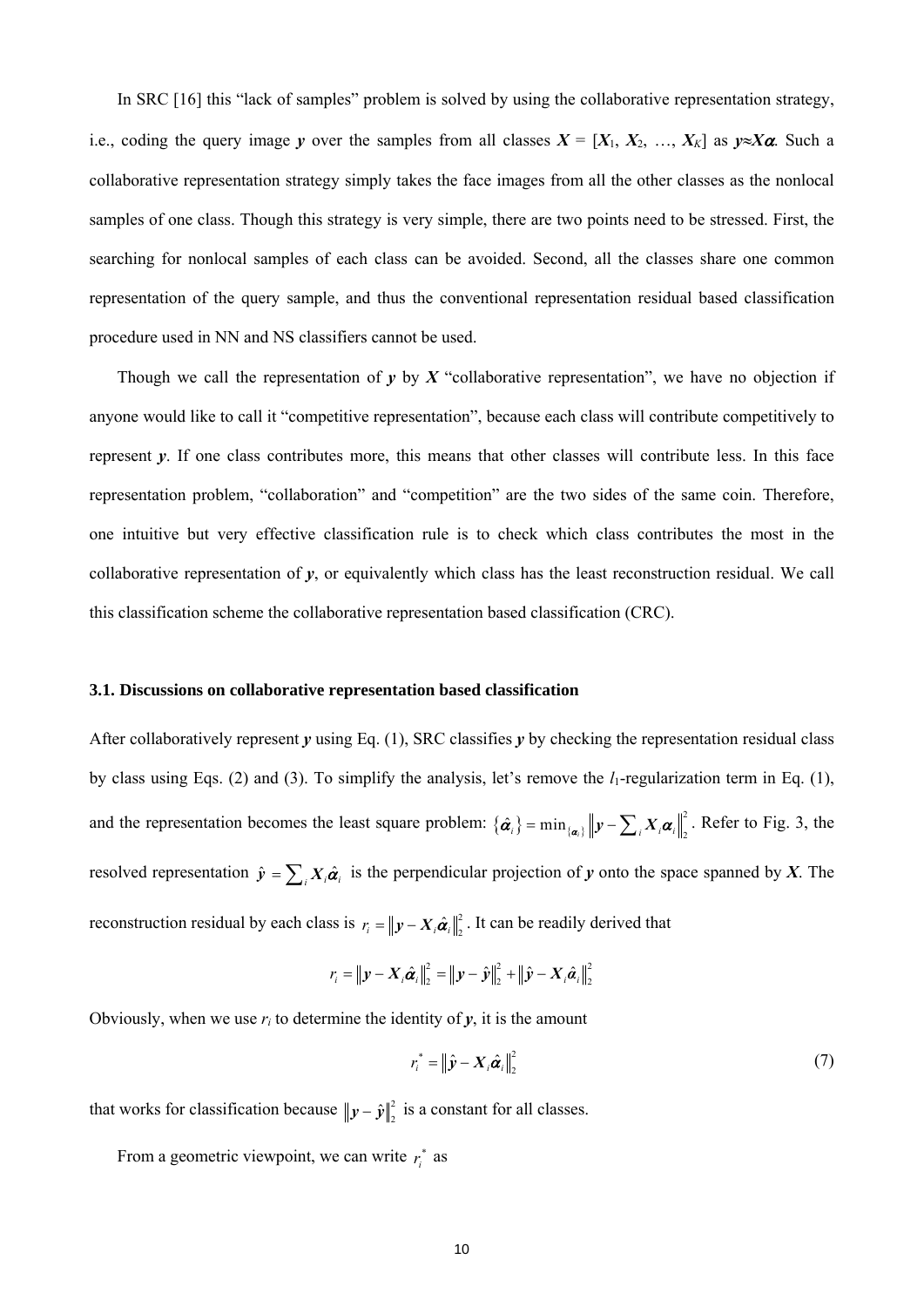$$
r_i^* = \frac{\sin^2\left(\hat{\mathbf{y}}, \mathbf{X}_i\right) || \hat{\mathbf{y}} ||_2^2}{\sin^2\left(\mathbf{X}_i, \overline{\mathbf{X}}_i\right)}
$$
(8)

where  $\chi_i = X_i \hat{\alpha}_i$  is a vector in the space spanned by  $X_i$ , and  $\overline{\chi}_i = \sum_{j \neq i} X_j \hat{\alpha}_j$  is a vector in the space spanned by all the other classes  $X_i$ ,  $j\neq i$ . Eq. (8) shows that by using CRC, when we judge if *y* belongs to class *i*, we will not only consider if the angle between  $\hat{y}$  and  $\chi_i$  is small (i.e., if  $\sin(\hat{y}, \chi_i)$  is small), but also consider if the angle between  $\chi_i$  and  $\overline{\chi}_i$  is big (i.e., if  $\sin(\chi_i, \overline{\chi}_i)$  is big). Such a "double checking" mechanism makes the CRC effective and robust for classification.



**Figure 3:** Illustration of collaborative representation based classification.

When the number of classes is too big, the number of atoms in dictionary  $X = [X_1, X_2, ..., X_K]$  will be big so that the least square solution  $\{\hat{\alpha}_i\} = \min_{\{\alpha_i\}} ||y - \sum_i X_i \alpha_i||_2^2$  $\hat{\alpha}_i$ } = min<sub> $\{\alpha_i\}$ </sub>  $\|\mathbf{y} - \sum_i X_i \alpha_i\|^2$  can become unstable. This problem can be solved by regularization. In SRC, the  $l_1$ -sparsity constraint is imposed on  $\alpha$  to regularize the solution. However, the *l*<sub>1</sub>-minimization is time consuming. As we will see in the section of experimental results, by using  $l_2$ -norm to regularize the solution of  $\alpha$ , we can have similar FR results to those by  $l_1$ - regularization but with significantly less complexity, implying that the collaborative representation plays a more important role than the  $l_1$ -norm regularization in the application of FR.

### **3.2. General model of collaborative representation**

The coding of a query image *y* over the dictionary *X* can be written as  $y=x+e$ , where  $x\approx X\alpha$  is the component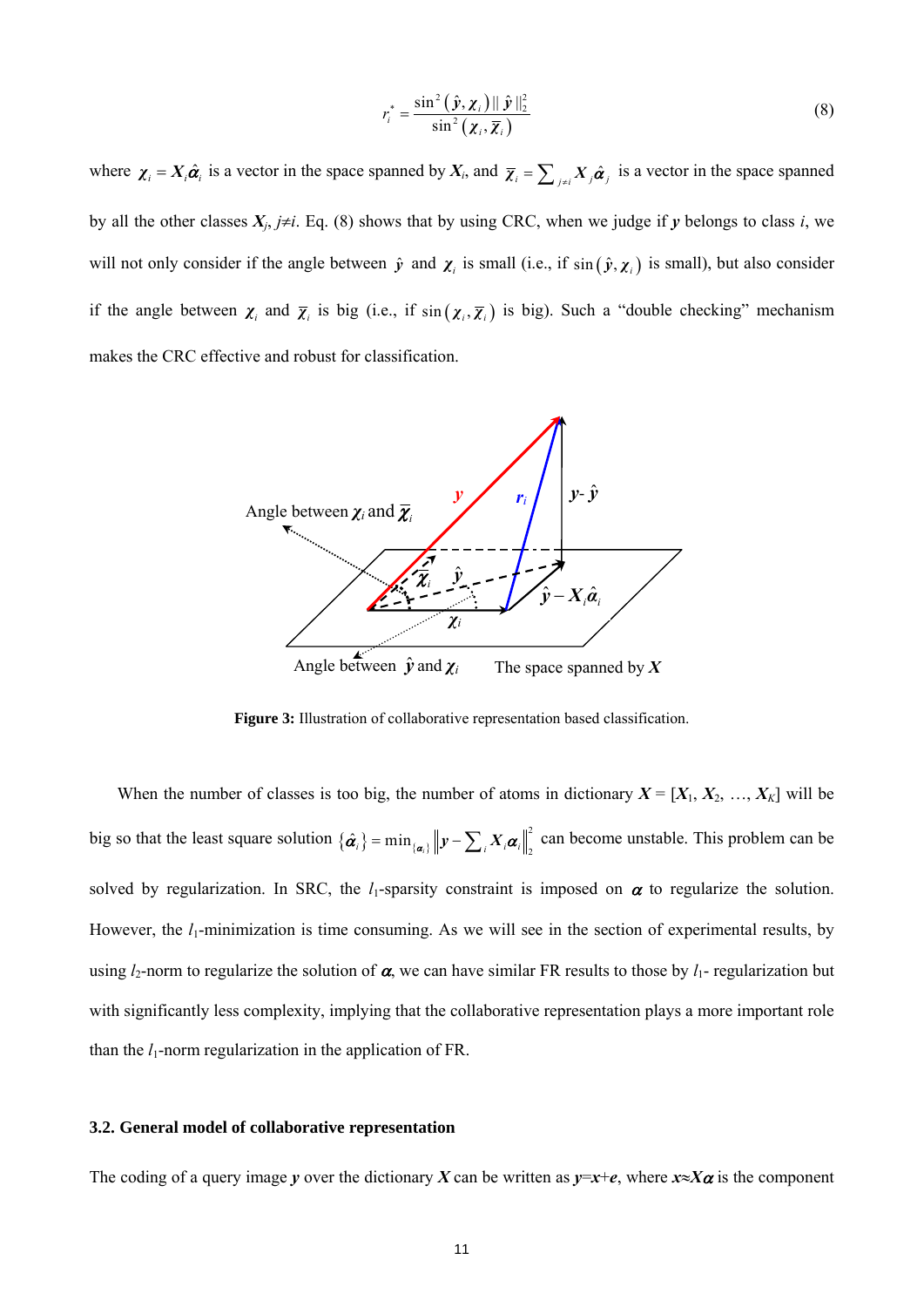we want to recover from *y* for classification use and *e* is the residual (e.g., noise, occlusion and corruption). A general model of collaborative representation is:

$$
\hat{\boldsymbol{\alpha}} = \arg \min_{\boldsymbol{\alpha}} \left\{ \left\| \boldsymbol{y} - \boldsymbol{X} \boldsymbol{\alpha} \right\|_{l_q} + \lambda \left\| \boldsymbol{\alpha} \right\|_{l_p} \right\} \tag{9}
$$

where  $\lambda$  is the regularization parameter and  $p$ ,  $q = 1$  or 2. Different settings of  $p$  and  $q$  lead to different instantiations of the collaborative representation model. For example, in SRC [16] *p* is set as 1 while *q* is set as 1 or 2 to handle face recognition with and without occlusion/corruption, respectively.

Different from image restoration, where the goal is to faithfully reconstruct the signal from the noisy and/or incomplete observation, in CRC the goal is twofold. First, we want to recover the desired signal  $x$ from *y* with the resolved coding vector  $\hat{\alpha}$  (i.e.,  $x = X\hat{\alpha}$ ) such that in *x* the noise and trivial information can be suppressed. Second, in order for an accurate classification, the coding vector  $\hat{\alpha}$  should be sparse enough so that the identity of *y* can be easily identified. The question is how to set *p* and *q* in Eq. (9) to achieve the above goals with a reasonable degree of computational complexity.

In the case that there is no occlusion/corruption in  $y$  (the case that  $y$  is occluded/corrupted will be discussed in sub-section 3.4), we may assume that the observed image  $\gamma$  contains some additive Gaussian noise. Under such an assumption, it is known that the  $l_2$ -norm should be used to characterize the data fidelity term in Eq. (9) in order for a *maximum a posterior* (MAP) estimation of x [13]. Thus we set  $q=2$ . Let's then discuss the regularization term in Eq. (9). Most of the previous works [16-19] such as SRC impose  $l_1$ regularization on  $\alpha$ , and it is believed that the *l*<sub>1</sub>-regularization makes the coding vector  $\hat{\alpha}$  sparse. In order to investigate the role of *l*<sub>1</sub>-regularization on  $\alpha$ , let's conduct some experiments to plot the distribution of  $\hat{\alpha}$ .

We use the Extended Yale B and AR databases to perform the experiments. The training samples (1216) samples in Extended Yale B and 700 samples in AR) are used as the dictionary *X*. The PCA is used to reduce the dimensionality of face images. For each test sample  $y$ , it is coded over  $X$ , and the coding vector calculated from all the test samples are used to draw the histogram of  $\hat{\alpha}$ . In the first experiment, we reduce the dimensionality of face images to 800 for Extended Yale B and 500 for AR. Then the dictionaries *X* for the two databases are of size  $800\times1216$  and  $500\times700$ , respectively. Since both the two systems are underdetermined, we calculate the coding vector by least-square method but with a weak regularization: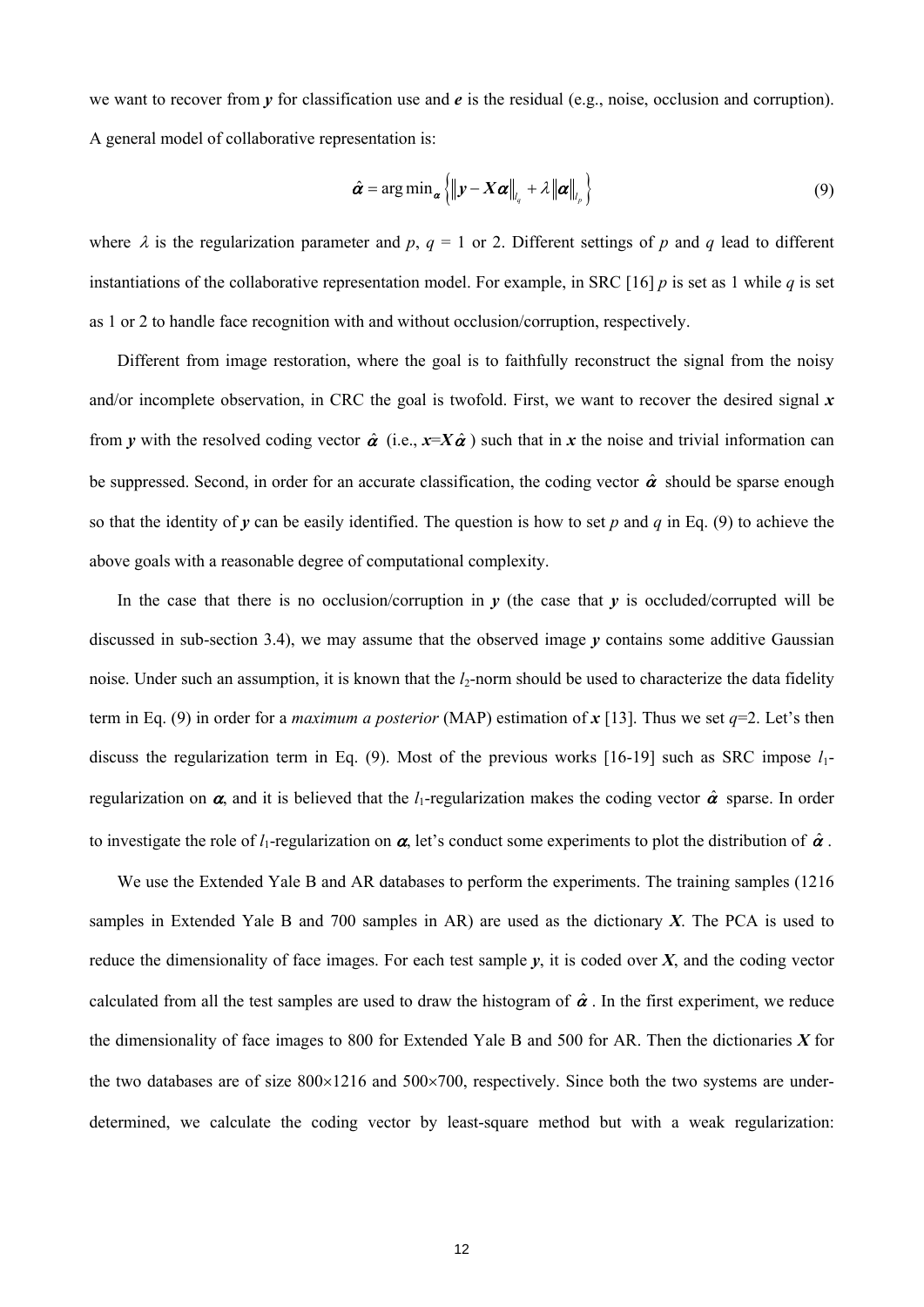$\hat{\boldsymbol{\alpha}} = (X^T X + 0.0001 \cdot \boldsymbol{I})^{-1} X^T \boldsymbol{y}$ . In Figs. 4(a) and 4(b) we draw the histograms of  $\hat{\boldsymbol{\alpha}}$  for the two databases, as well as the fitted curves of them by using Gaussian and Laplacian functions.



Figure 4: The histograms (in red) of the coding coefficients and the fitted curves of them by using Gaussian (in green) and Laplacian (in blue) functions. (a) and (b) show the curves for AR (dimension: 500) and Extended Yale B (dimension: 800) databases, respectively, while (c) and (d) show the curves when the feature dimension is 50.



**Figure 5:** The Kullback-Leibler divergences between the coding coefficient histograms and the fitted curves (by Gaussian and Laplacian distributions) under different feature dimensions. (a) AR; and (b) Extended Yale B.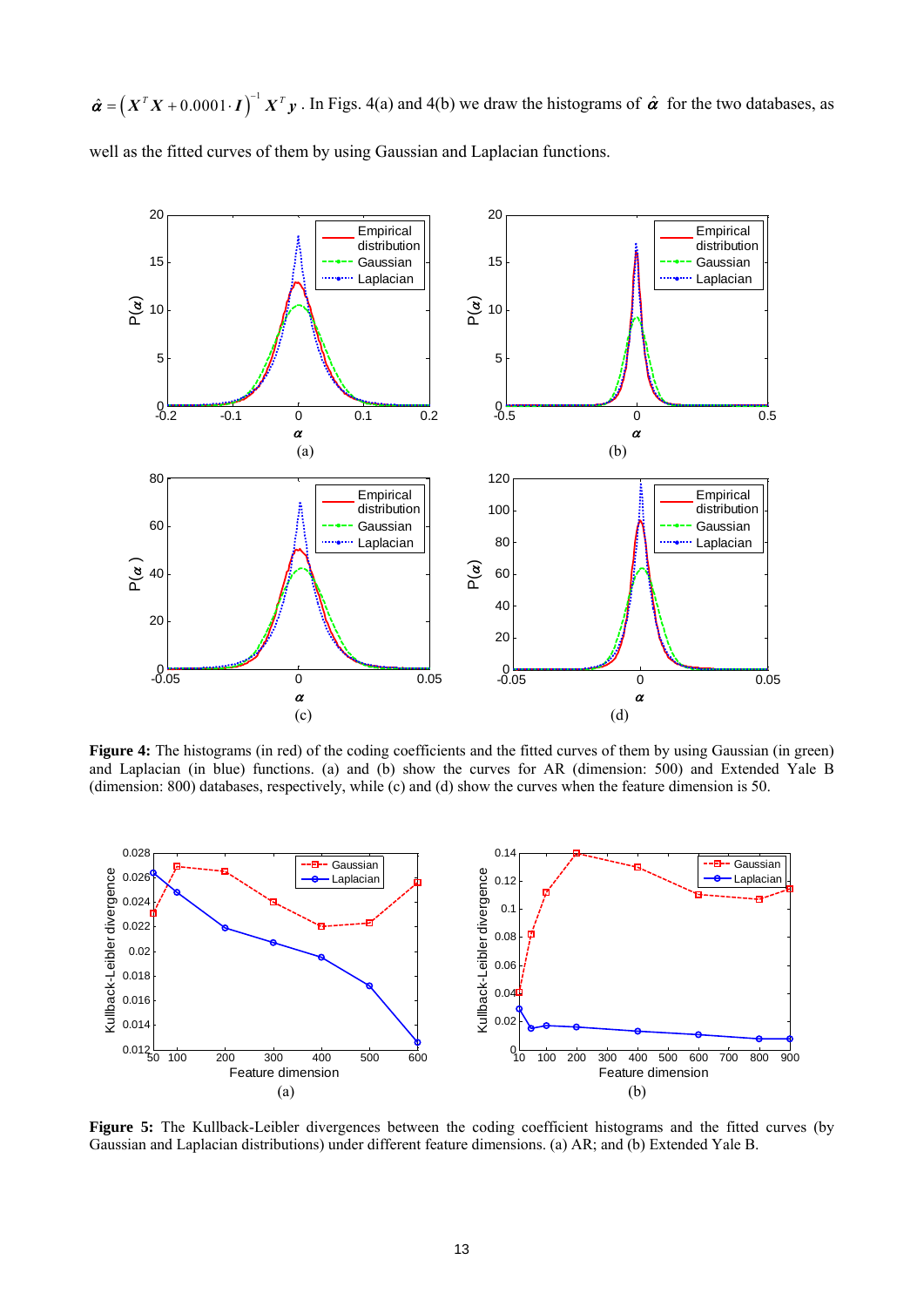From Figs. 4(a) and 4(b), we can see that the distribution of  $\hat{\alpha}$  can be much better fitted as Laplacian than Gaussian. The Kullback-Leibler divergences between the histograms and the fitted curves are 0.0223 by Gaussian and 0.0172 by Laplacian for the AR database, and 0.1071 by Gaussian and 0.0076 by Laplacian for the Extended Yale B database. It can be seen that via collaborative representation the distribution of  $\hat{\alpha}$ naturally and *passively* tends to be sparse (i.e., Laplacian) even without  $l_1$ -regularization. This is because when the dimension of face feature  $\gamma$  is relatively high (e.g., 500), usually the discrimination of  $\gamma$  is also high so that only a few training samples, mostly from the same class as  $\nu$ , are involved to code it. This leads to a natural sparse representation of *y*.

We then reduce the face feature dimensionality to 50 by PCA, and draw in Figs. 4(c) and 4(d) the histograms of  $\hat{\alpha}$  as well as the fitted curves of them. It can be found that the accuracy of Laplacian fitting is reduced (the Kullback-Leibler divergences are 0.0264 for the AR database and 0.0152 for the Extended Yale B database), while the Gaussian fitting of the histogram is much improved (the Kullback-Leibler divergences are 0.0231 for the AR database and 0.0820 for the Extended Yale B database). This is because when the dimension of the face feature *y* is low (e.g., 50), the discrimination of *y* will be much decreased so that quite a few training samples from various classes will be involved to code *y*. This makes the representation of *y* much less sparse, and raises the difficulty to correctly identify *y*.

For a more comprehensive observation of the relationship between the dimensionality of  $\gamma$  and the sparsity of coding coefficient  $\alpha$ , in Fig. 5 we show the Kullback-Leibler divergences between the coding coefficient histograms and the fitted Gaussian and Laplacian functions under various feature dimensions. Clearly, with the increase of feature dimensionality, the fitting error by Laplacian function decreases, implying that the increase of feature discrimination can naturally force the coding coefficients to be sparsely distributed. In such case, it is not necessary to further regularize  $\alpha$  by using the expensive  $l_1$ -norm regularization. However, with the decrease of feature dimensionality, the discrimination power of the feature vector will also decrease, and the distribution of  $\alpha$  becomes less sparse. In this case, we may need to impose *l*<sub>1</sub>-regularization on  $\alpha$  to *actively* sparsify  $\alpha$  and thus enhance the classification accuracy. Our experiments in Section 4 will also validate the above analyses.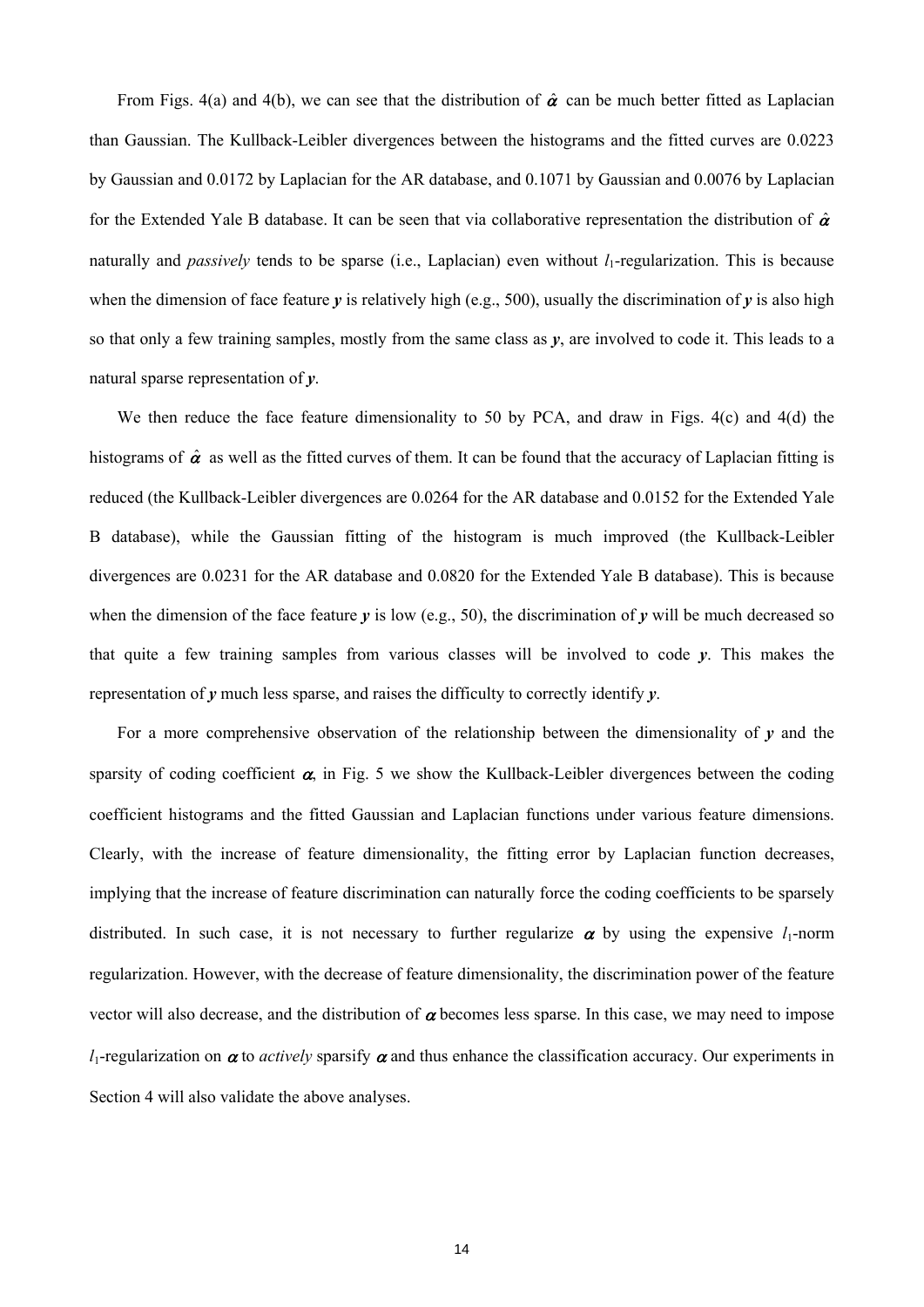#### **3.3. CRC with regularized least square**

In practical FR systems, usually the feature dimensionality will not be set too low in order for a good recognition rate. Therefore, we may not need to use  $l_1$ -regularization to sparsify  $\alpha$ . Considering that the dictionary *X* can be under-determined, we use  $||\alpha||_2$  to regularize the solution of Eq. (9), leading to the following regularized least square (RLS) instantiation of collaborative representation:

$$
\hat{\boldsymbol{\alpha}} = \arg \min_{\boldsymbol{\alpha}} \left\{ \left\| \boldsymbol{y} - \boldsymbol{X} \boldsymbol{\alpha} \right\|_{2}^{2} + \lambda \left\| \boldsymbol{\alpha} \right\|_{2}^{2} \right\}
$$
 (10)

The role of *l*<sub>2</sub>-regularization term  $\|\alpha\|_2$  is two-folds. First, it makes the least square solution stable, particularly when *X* is under-determined; second, it introduces a certain amount of sparsity to  $\hat{\alpha}$ , yet this sparsity is much weaker than that by  $l_1$ -regularization.

The solution of RLS based collaborative representation in Eq. (10) can be analytically derived as  $\hat{\alpha} = Py$ , where  $P = (X^T X + \lambda \cdot I)^{-1} X^T$ . Clearly, *P* is independent of *y* so that it can be pre-calculated. Once a query sample *y* comes, we can simply project *y* onto *P* via  $Py$ . This makes the coding very fast. The classification by  $\hat{\alpha}$  is similar to that in SRC (refer to Table 1 please). In addition to use the class-specified representation residual  $||y - X_i \hat{\alpha}_i||$ , for classification, where  $\hat{\alpha}_i$  is the coding vector associated with class *i*, the *l*<sub>2</sub>-norm "sparsity"  $\|\hat{\pmb{\alpha}}_i\|_2$  also brings some discrimination information. We propose to use both of them in the decision making. (Based on our experiments, this improves slightly the classification accuracy over that by using only  $\|\mathbf{y} - \mathbf{X}_i \hat{\boldsymbol{a}}_i\|$ . The proposed CRC algorithm via RLS (CRC-RLS) is summarized in Table 2.

| <b>Table 2:</b> The CRC-RLS Algorithm                                                                             |      |  |  |  |
|-------------------------------------------------------------------------------------------------------------------|------|--|--|--|
| 1. Normalize the columns of X to have unit $l_2$ -norm.                                                           |      |  |  |  |
| 2. Code $\nu$ over X by                                                                                           |      |  |  |  |
| $\hat{\alpha} = P y$                                                                                              | (11) |  |  |  |
| where $\boldsymbol{P} = (\boldsymbol{X}^T \boldsymbol{X} + \lambda \cdot \boldsymbol{I})^{-1} \boldsymbol{X}^T$ . |      |  |  |  |
| 3. Compute the regularized residuals                                                                              |      |  |  |  |
| $r_i =   y - X_i \hat{\boldsymbol{\alpha}}_i  _2 /   \hat{\boldsymbol{\alpha}}_i  _2$                             | (12) |  |  |  |
| 4. Output the identity of $\nu$ as                                                                                |      |  |  |  |
| identity $(\mathbf{y}) = \arg \min_i \{r_i\}$                                                                     | (13) |  |  |  |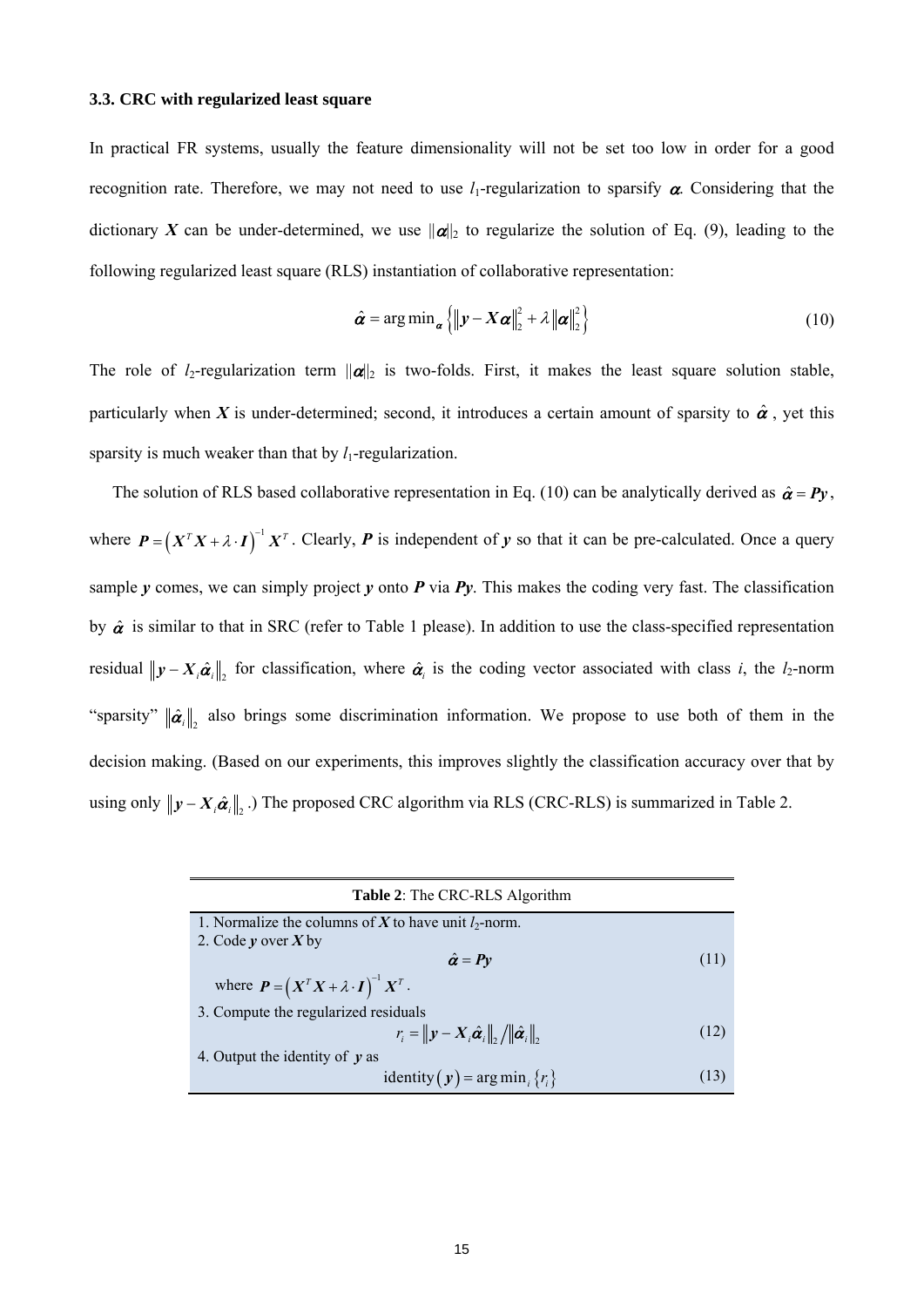When a new subject is enrolled, the dictionary *X* should be updated as  $X = [X_0, X_n]$ , where  $X_0$  is the original training data matrix and  $X<sub>n</sub>$  is composed of the training samples of the new subject. The projection matrix *P* should also be recomputed as  $P = (X^T X + \lambda \cdot I)^{-1} X^T$  with the updated dictionary *X*.

## **3.4. Robust CRC (R-CRC) to occlusion/corruption**

In Section 3.3, we discussed FR without face occlusion/corruption and used  $l_2$ -norm to model the coding residual. However, when there are outliers (e.g., occlusions and corruptions) in the query face images, using  $l_1$ -norm to measure the representation fidelity is more robust than  $l_2$ -norm because  $l_1$ -norm could tolerate the outliers. In the robust version of SRC (R-SRC), the *l*<sub>1</sub>-norm is used to measure the coding residual for robustness to occlusions/corruptions. In CRC, we could also adopt  $l_1$ -norm to measure the coding residual, leading to the robust CRC (R-CRC) model:

$$
\hat{\alpha} = \arg \min_{\alpha} \left\{ \left\| \mathbf{y} - \mathbf{X} \alpha \right\|_{1} + \lambda \left\| \alpha \right\|_{2}^{2} \right\}
$$
\n(14)

Let *e=y*−*X*α. Eq. (14) can be re-written as

$$
\hat{\alpha} = \arg \min_{\alpha} \left\{ \|\boldsymbol{e}\|_{1} + \lambda \|\boldsymbol{\alpha}\|_{2}^{2} \right\} \text{ s.t. } \boldsymbol{y} = \boldsymbol{X} \boldsymbol{\alpha} + \boldsymbol{e}
$$
 (15)

Eq. (15) is a constrained convex optimization problem which can be efficiently solved by the Augmented Lagrange Multiplier (ALM) method [55, 56]. The corresponding augmented Lagrangian function is

$$
L_{\mu}\left(e,\boldsymbol{\alpha},z\right) = \|\boldsymbol{e}\|_{1} + \lambda \|\boldsymbol{\alpha}\|_{2}^{2} + \langle z,y-X\boldsymbol{\alpha}-\boldsymbol{e}\rangle + \frac{\mu}{2} \|y-X\boldsymbol{\alpha}-\boldsymbol{e}\|_{2}^{2}
$$
(16)

where  $\mu$  is a constant that determines the penalty for large representation error, and *z* is a vector of Lagrange multiplier. The ALM algorithm iteratively estimates the Lagrange multiplier and the optimal solution by iteratively minimizing the augmented Lagrangian function

$$
\left(\boldsymbol{e}_{k+1}, \boldsymbol{\alpha}_{k+1}\right) = \arg\min_{\boldsymbol{e}, \boldsymbol{\alpha}} L_{\mu_k}\left(\boldsymbol{e}, \boldsymbol{\alpha}, \boldsymbol{z}_k\right) \tag{17}
$$

$$
z_{k+1} = z_k + \mu_k \left( y - X \boldsymbol{\alpha} - \boldsymbol{e} \right) \tag{18}
$$

The above iteration converges to the optimal solution of Eq. (15) when  $\{\mu_k\}$  is a monotonically increasing positive sequence [55].

The minimization in the first stage (i.e., Eq. (17)) of the ALM iteration could be implemented by alternatively and iteratively updating the two unknowns  $e$  and  $\alpha$  as follows: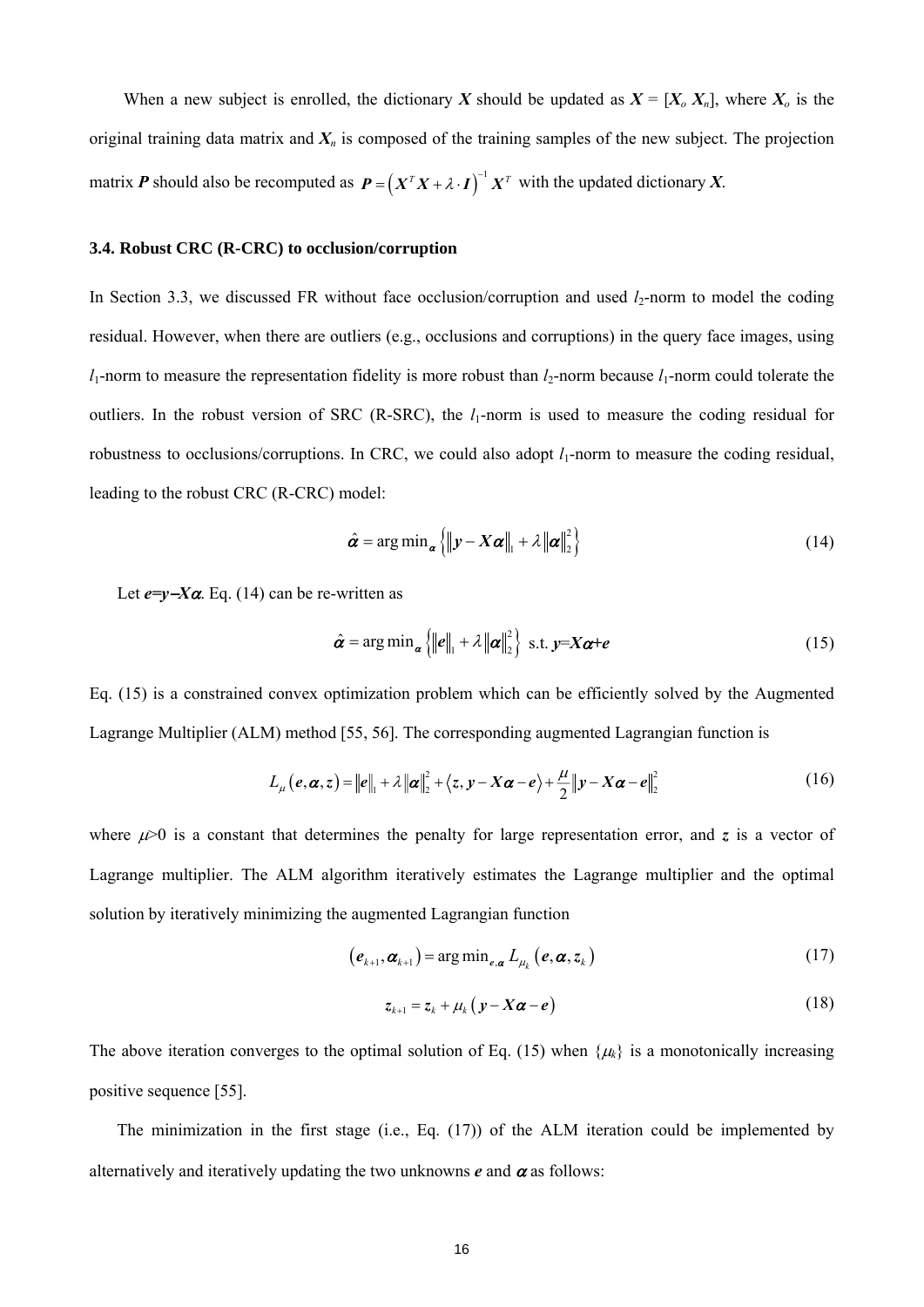$$
\begin{cases}\n\boldsymbol{\alpha}_{k+1} = \arg \min_{\boldsymbol{\alpha}} L_{\mu_k} (\boldsymbol{\alpha}, \boldsymbol{e}_k, z_k) \\
\boldsymbol{e}_{k+1} = \arg \min_{\boldsymbol{e}} L_{\mu_k} (\boldsymbol{\alpha}_{k+1}, \boldsymbol{e}, z_k)\n\end{cases}
$$
\n(19)

for which we could have a closed-form solution:

$$
\begin{cases}\n\boldsymbol{\alpha}_{k+1} = \left(\boldsymbol{X}^T \boldsymbol{X} + 2\lambda/\mu_k \boldsymbol{I}\right)^{-1} \boldsymbol{X}^T \left(\boldsymbol{y} - \boldsymbol{e}_k + z_k/\mu_k\right) \\
\boldsymbol{e}_{k+1} = S_{1/\mu_k} \left[\boldsymbol{y} - \boldsymbol{X} \boldsymbol{\alpha}_{k+1} + z_k/\mu_k\right]\n\end{cases}
$$
\n(20)

where the function  $S_\alpha$ ,  $\alpha \geq 0$ , is the shrinkage operator defined component-wise as

$$
\[S_{\alpha}(\mathbf{x})\]_{i} = \text{sign}(x_{i}) \cdot \max\{|x_{i}| - \alpha, 0\} \tag{21}
$$

Clearly,  $P_k = (X^T X + 2\lambda/\mu_k I)^{-1} X^T$  is independent of *y* for the given  $\mu_k$  and thus  $\{P_k\}$  can be precalculated as a set of projection matrices. Once a query sample *y* comes, in the first stage of ALM we can simply project *y* onto  $P_k$  via  $P_k y$ . This makes the calculation very fast. After solving the representation coefficients  $\alpha$  and residual  $e$ , similar classification strategy to CRC-RLS can be adopted by R-CRC. The

entire algorithm of R-CRC is summarized in Table 3.



## **4. Experimental Results**

In this section, we conduct extensive experiments to evaluate the various instantiations of CRC. We would like to stress that the goal of this paper is not to argue that CRC has better FR accuracy than SRC, but rather to investigate the roles of sparsity and collaborative representation in FR. SRC itself is an instantiation of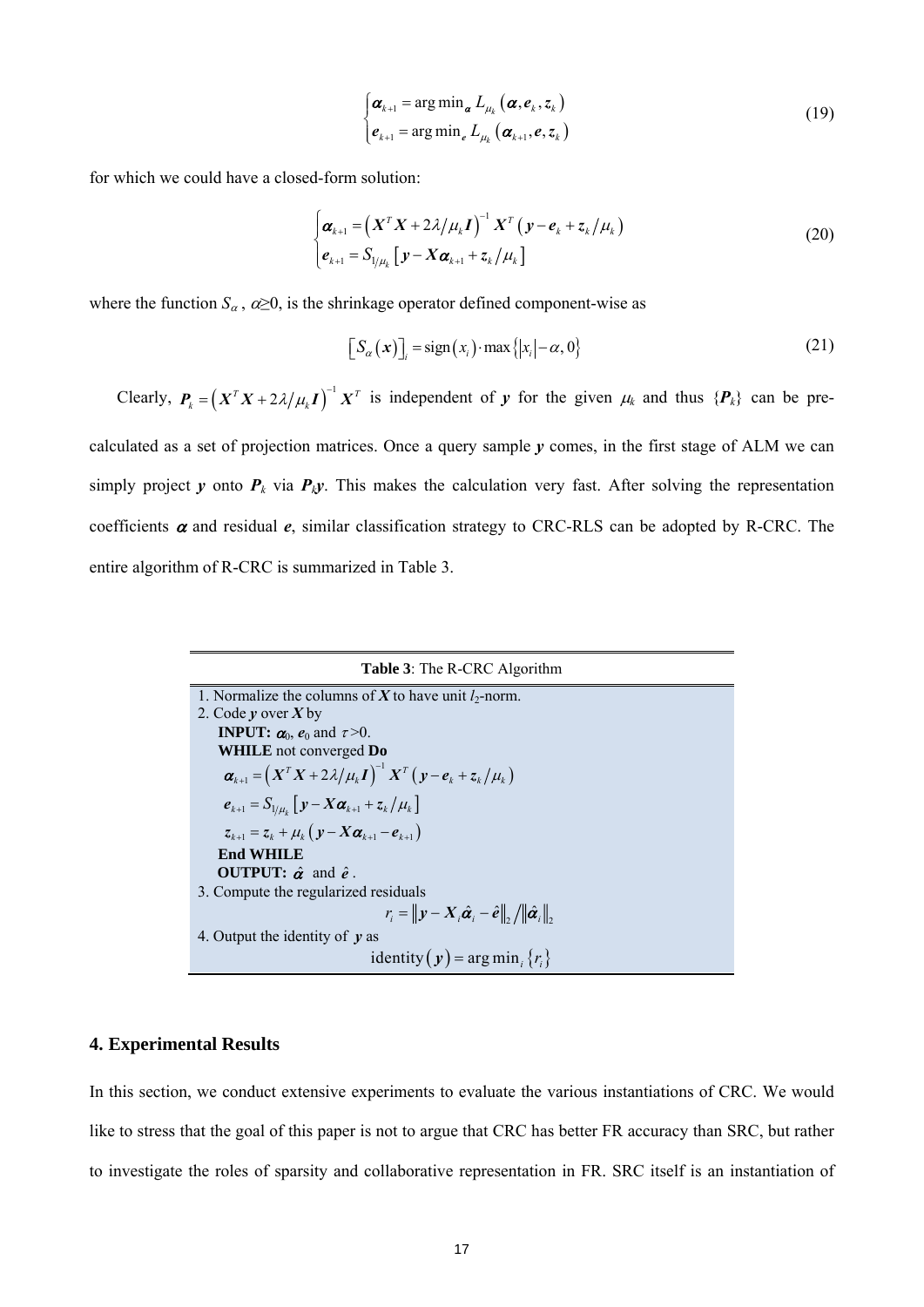CRC by using  $l_1$ -norm to regularize the coding coefficients and/or to model the coding residual. As in [16], in the following experiments it is usually assumed that the face images are already aligned.

In Sections 4.1~4.4, considering the accuracy and computational efficiency we chose  $l_1$  *ls* [22] to solve the  $l_1$ -regularized SRC scheme. In the experiment of gender classification, the parameter  $\lambda$  of CRC-RLS and RNS  $l_p$  ( $p=1$  or 2) is set as 0.08. In FR experiments, when more classes (and thus more samples) are used for collaborative representation the least square solution will become more unstable and thus higher regularization is required. We set λ as 0.001⋅*n*/700 for CRC-RLS in all FR experiments, where *n* is the number of training samples. If no specific instruction, for R-CRC we set  $\lambda$  as 1 in FR with occlusion.

Five benchmark face databases, the Extended Yale B [46] [50], AR [57], Multi-PIE [58], LFW [63] and FRGC version 2.0 [61], are used in evaluating CRC and its competing methods, including SRC, SVM, LRC [48], and NN. (Note that LRC is an NS based method.) All the experiments were implemented using MATLAB on a 3.16 GHz machine with 3.25GB RAM. In Section 4.1, we use examples to discuss the role of  $l_1$ -norm and  $l_2$ -norm regularizations; in Section 4.2, we use gender classification as an example to illustrate that collaborative representation is not necessary when there are enough training samples of each class; FR without and with occlusion/corruption are conducted in Section 4.3 and Section 4.4, respectively; face validation is conducted in Section 4.5; finally the running time of SRC and CRC is evaluated in Section 4.6.

# **4.1.**  $L_1$ -regularization vs.  $L_2$ -regularization

In this section, we study the role of sparse regularization in FR by using the Extended Yale B [46][50] and AR [57] databases (the experimental setting will be described in Section 4.3). The Eigenfaces with dimensionality 300 are used as the input facial features. The dictionary is formed by all the training samples.

We test the performance of S-SRC  $(l_1$ -regularized minimization) and CRC-RLS  $(l_2$ -regularized minimization) with different values of regularization parameter  $\lambda$  in Eq. (1) and Eq. (10). The results on the AR and Extended Yale B databases are shown in Fig. 6(a) and Fig. 6(b), respectively. We can see that when *λ*=0, both S-SRC and CRC-RLS will fail. When *λ* is assigned a small positive value, e.g., from 0.000001 to 0.1, good results can be achieved by S-SRC and CRC-RLS. When  $\lambda$  is too big (e.g.,  $>0.1$ ) the recognition rates of both methods fall down. With the increase of  $\lambda$  ( $>0.000001$ ), no much benefit on recognition rate can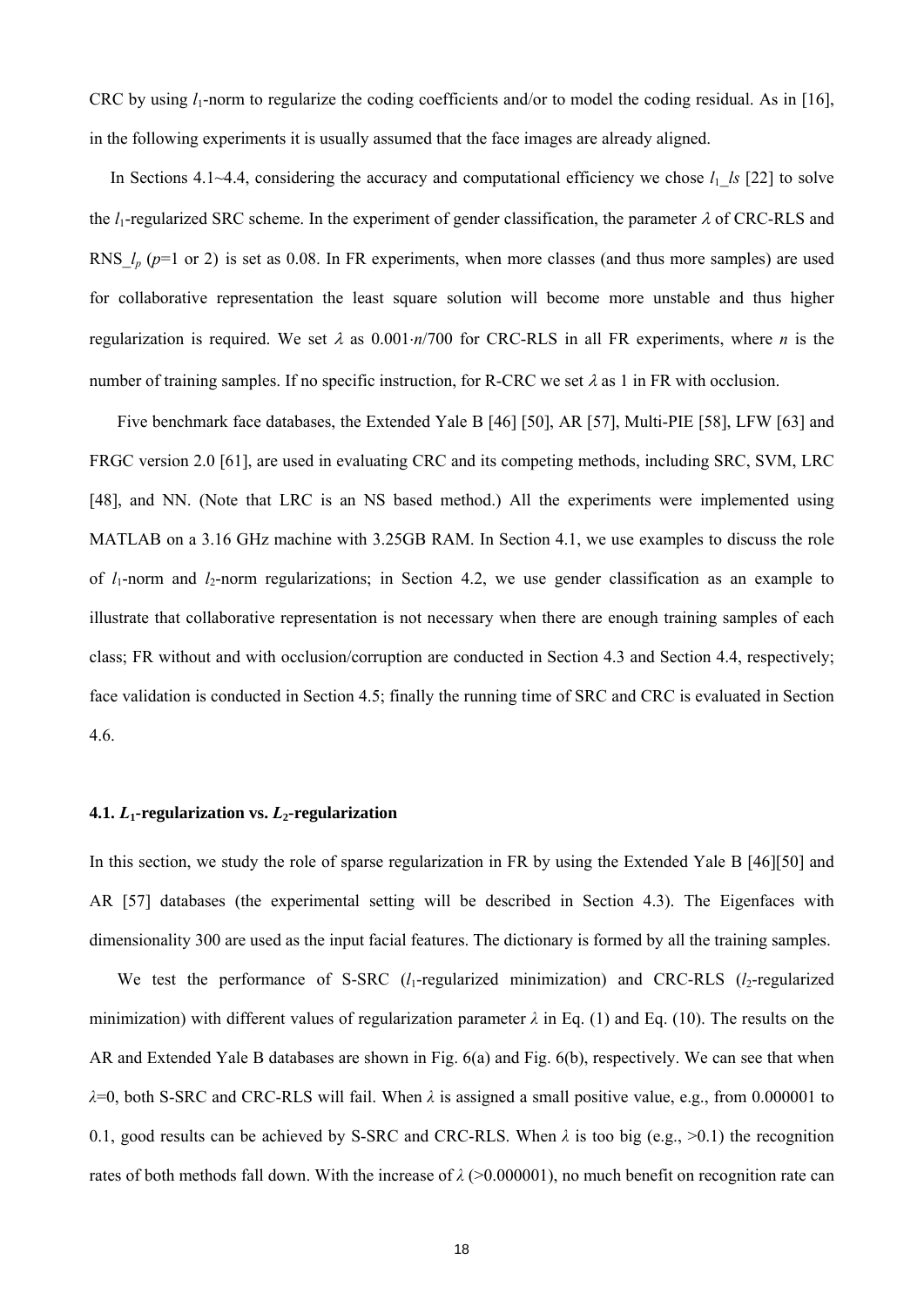be gained. In addition, the *l*<sub>2</sub>-regularized minimization (i.e., CRC-RLS) could get similar recognition rates to the  $l_1$ -regularized minimization (i.e., S-SRC) in a broad range of  $\lambda$ . This validates our discussion in Section 3.2 that the  $l_1$ -regularization on  $\alpha$  is not necessary when the discrimination of face feature is high enough. However, when the dimension of facial features is very low, the representation will become very underdetermined, and the FR results by  $l_1$ -norm and  $l_2$ -norm regularizations could be substantially different, as demonstrated in [60] and discussed in Section 3.2 of this paper. In such case, *l*<sub>1</sub>-regularization is helpful to get discriminative coefficients for accurate FR.

Fig. 6(c) plots one query sample's coding coefficients by S-SRC and CRC-RLS when they achieve their best results in the AR database. It can be seen that CRC-RLS has much weaker sparsity than S-SRC; however, it achieves no worse FR results. Again,  $l_1$ -sparsity is not crucial for FR when the facial feature is discriminative, while the collaborative representation mechanism in CRC-RLS and S-SRC is very helpful.



**Figure 6:** The recognition rates of S-SRC  $(l_1$ -regularized minimization) and CRC-RLS  $(l_2$ -regularized minimization) versus the different values of  $\lambda$  on the (a) AR and (b) Extended Yale B databases. The coding coefficients of one query sample are plotted in (c).

## **4.2. Gender classification**

In Section 2, we indicate that when each class has enough number of samples, there is no need to code the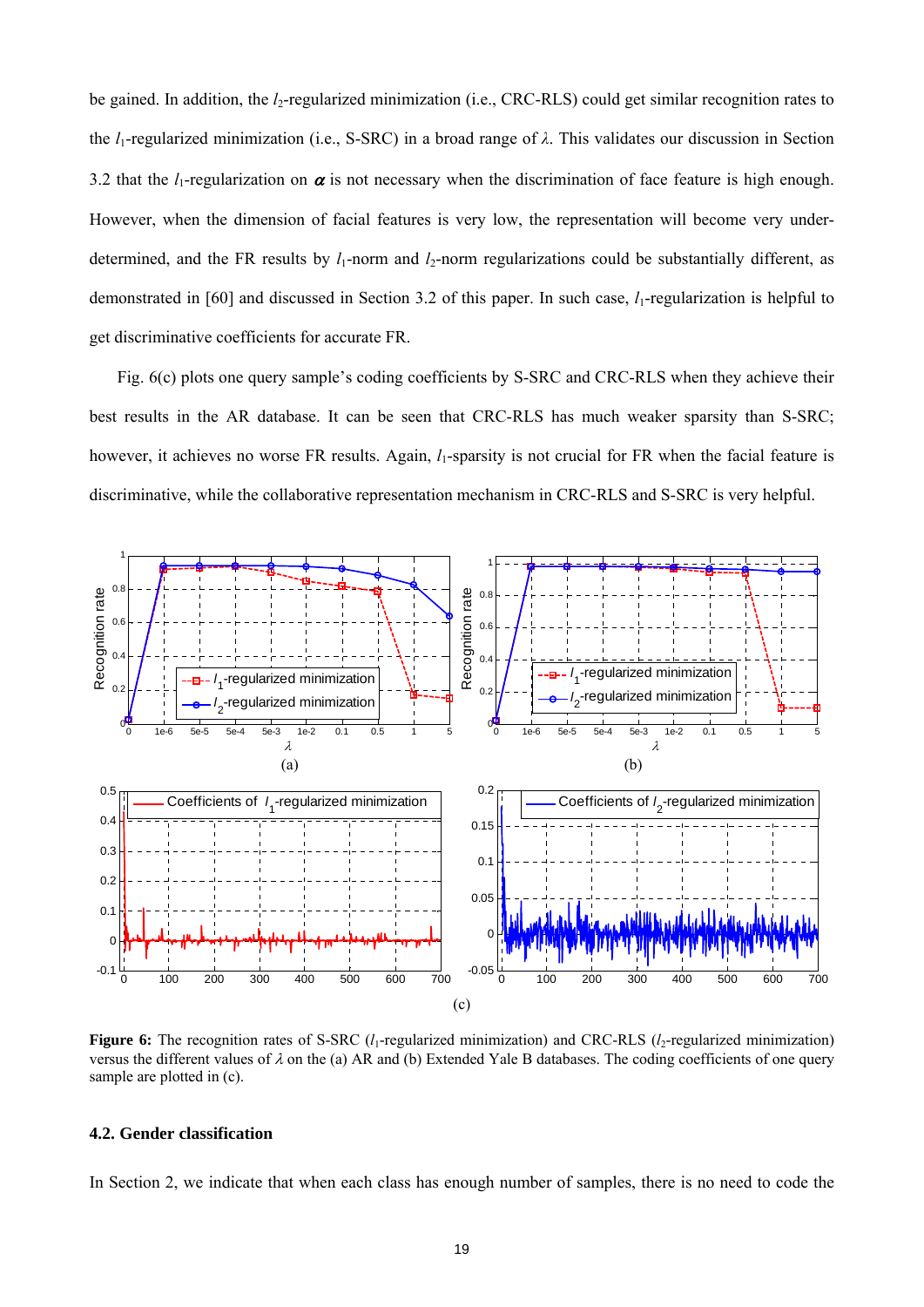query sample over all classes because the subset of each class can form a nearly over-complete dictionary already. To validate this claim, we conduct experiments on a two-class separation problem: gender classification. We chose a non-occluded subset (14 images per subject) of AR [57], which consists of 50 male and 50 female subjects. Images of the first 25 males and 25 females were used for training, and the remaining images for testing. PCA is used to reduce the dimension of each image to 300. Since there are enough training samples in each class, as we discussed in Section 2, the RNS\_*lp* (please refer to Eq. (6) and the related explanations) methods could do a good job for this gender classification task.

We compare RNS  $l_1$  and RNS  $l_2$  with the CRC-RLS, S-SRC, SVM, LRC, and NN methods. The results are listed in Table 4. One can see that RNS<sub>\_*l*1</sub> and RNS<sub>\_*l*2</sub> get the same best results, validating that coding on each class is more effective than coding on all classes when the training samples per class are sufficient, no matter  $l_1$ - or  $l_2$ -regularizaion is used. CRC-RLS gets the second best result, about 1.4% higher than S-SRC. The nearest subspace method (e.g., LRC) achieves much worse results because wrong class may have lower representation residual than correct class without regularization on the coding coefficient.

By using the above AR dataset as the training set, we then conducted cross-database gender classification by using a subset of the Multi-PIE database [58] as the test set. The face images of the first 250 subjects (including 174 males and 76 females) in Sessions 2, 3, and 4 were employed as the test images. In each session, each subject has 10 frontal face images with even number illuminations. The experimental results are shown in Table 5. It can be seen that all methods have lower classification rates than those in Table 4 because cross-dataset gender classification is more challenging due to the different data collection settings and environments. Nevertheless, RNS  $l_2$  achieves the best results in all sessions. RNS  $l_1$  and RNS\_*l*2 work better than S-SRC and CRC-RLS, respectively, which again validates that collaborative representation is not necessary when there are sufficient training samples of each class.

**Table 4:** The results of different methods on gender classification using the AR database.

| $RNS$ $l_1$ |          | RNS $l_2$ CRC-RLS S-SRC SVM LRC |                         |  | NN |
|-------------|----------|---------------------------------|-------------------------|--|----|
| $94.9\%$    | $94.9\%$ | 93.7%                           | 92.3% 92.4% 27.3% 90.7% |  |    |

**Table 5:** The results of different methods on gender classification across the MPIE and AR databases.

| Session   | $RNS$ $l_1$ | RNS $l_2$ | <b>CRC-RLS</b> | S-SRC      | <b>SVM</b> | LRC               | NN    |
|-----------|-------------|-----------|----------------|------------|------------|-------------------|-------|
| Session 2 | 77 3%       | 79.6%     | 78.4%          | $77.2\%$   | 77.9%      | 28.9%             | 70 2% |
| Session 3 | 78.0%       | 80.0%     | 79.3%          | 77.9%      | 76.6%      | 31.9%             | 70.6% |
| Session 4 | 79.0%       | 80.7%     | 79.5%          | $77.9\%$ : | 78.3%      | 29 7 <sub>%</sub> | 70.3% |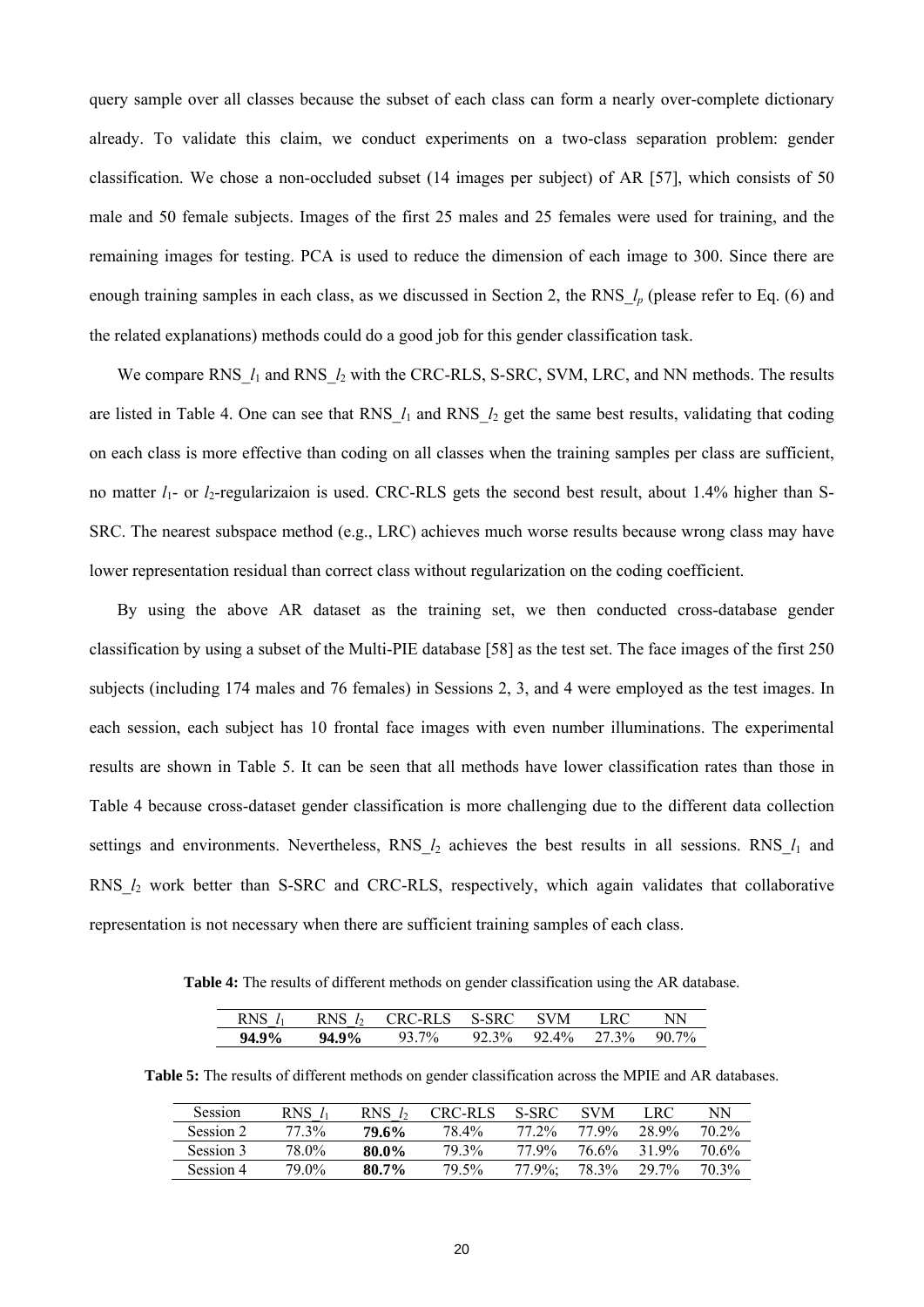### **4.3. Face recognition without occlusion/corruption**

We then test the proposed CRC-RLS method for FR without occlusion/corruption. The Eigenface is used as the face feature in these experiments.

*1) Extended Yale B Database:* The Extended Yale B [46][50] database contains about 2,414 frontal face images of 38 individuals. We used the cropped and normalized face images of size 54×48, which were taken under varying illumination conditions. We randomly split the database into two halves. One half, which contains 32 images for each person, was used as the dictionary, and the other half was used for testing. Table 6 shows the recognition rates versus feature dimension by NN, LRC, SVM, S-SRC and CRC-RLS. Considering that each class has a good number (about 32) of training samples, here we also report the performance of RNS\_*l*2. It can be seen that CRC-RLS and S-SRC achieve very similar recognition rates. When the feature dimensionality is relatively high (e.g., 150 and 300), the difference of their recognition rates is less than 0.5%. When the feature dimensionality is set very low (e.g., 50), S-SRC will show certain advantage over CRC-RLS in terms of recognition rate. This is exactly in accordance with our analysis in Section 3.2. RNS  $l_2$  has worse performance than CRC\_RLS and SRC although it performs well with 50dimension feature. Since in this experiment there are enough training samples per subject, the recognition rates of all methods are not bad.

| Dim            | 50    | 150      | 300   |
|----------------|-------|----------|-------|
| <b>NN</b>      | 78.5% | $90.0\%$ | 91.6% |
| LRC            | 93.1% | 95.1%    | 95.9% |
| RNS $l_2$      | 94.6% | 95.8%    | 96.3% |
| <b>SVM</b>     | 93.4% | 964%     | 97.0% |
| S-SRC          | 93.8% | 96.8%    | 97.9% |
| <b>CRC-RLS</b> | 92.5% | 96.3%    | 97.9% |

**Table 6**: The face recognition results of different methods on the Extended Yale B database.

**Table 7**: The face recognition results of different methods on the AR database.

| Dim            | 54       | 120      | 300      |
|----------------|----------|----------|----------|
| NN             | 68.0%    | $70.1\%$ | 71.3%    |
| LRC            | 71.0%    | 75.4%    | 76.0%    |
| <b>SVM</b>     | 69.4%    | 74.5%    | 75.4%    |
| S-SRC          | 83.3%    | 89.5%    | 93.3%    |
| <b>CRC-RLS</b> | $80.5\%$ | $90.0\%$ | $93.7\%$ |

*2) AR database:* As in [8], the cropped AR dataset [62][57] (with only illumination and expression changes) that contains 50 male subjects and 50 female subjects was used in our experiments. For each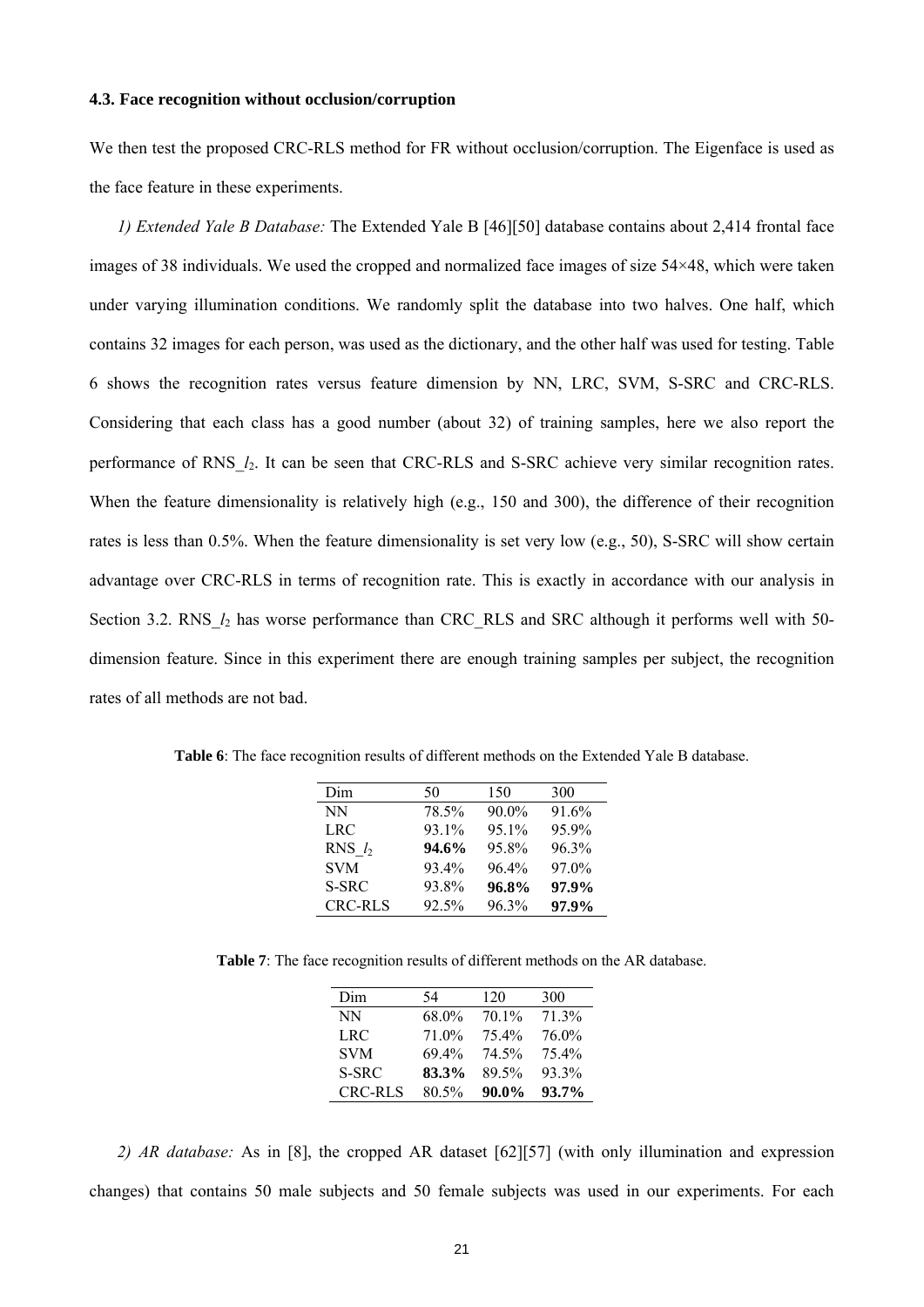subject, the seven images from Session 1 were used for training, with other seven images from Session 2 for testing. The images were cropped to 60×43. The comparison of competing methods is given in Table 7. We can see that CRC-RLS achieves the best result when the dimensionality is 120 or 300, while it is slightly worse than S-SRC when the dimensionality is very low (e.g., 54). This is again in accordance with our analysis in Section 3.2. The recognition rates of CRC-RLS and S-SRC are both at least 10% higher than other methods. This shows that collaborative representation do improve much face classification accuracy.

*3) Multi PIE database:* The CMU Multi-PIE database [58] contains images of 337 subjects captured in four sessions with simultaneous variations in pose, expression, and illumination. Among these 337 subjects, all the 249 subjects in Session 1 were used. For the training set, we used the 14 frontal images with 14 illuminations<sup>3</sup> and neutral expression. For the test sets, 10 typical even-number frontal images of illuminations taken with neutral expressions from Session 2 to Session 4 were used. The dimensionality of Eigenface is 300. Table 8 lists the recognition rates in the three tests. The results validate that CRC-RLS and S-SRC are the best in accuracy, and they have at least 6% improvement over the other three methods.

**Table 8**: The face recognition results of different methods on the MPIE database.

|        | NN.   | LRC - |                       |                         | SVM S-SRC CRC-RLS |
|--------|-------|-------|-----------------------|-------------------------|-------------------|
| S2.    |       |       |                       | 86.4% 87.1% 85.2% 93.9% | $94.1\%$          |
| - S3 - | 78.8% |       | $819\%$ 78.1\% 90.0\% |                         | 89 3%             |
| S4     |       |       |                       | 82.3% 84.3% 82.1% 94.0% | $-93.3\%$         |

*4) FRGC database:* FRGC version 2.0 [61] is a large-scale face database established under uncontrolled indoor and outdoor settings. We use a subset (316 subjects having no less than 10 samples) of query face image database, which has large lighting and expression variations and image blur, etc. We randomly choose 9 images per subject as the training set (2844 image in total), with the remaining as the test set (4474 images in total). The images were cropped to 128×168. The recognition rates of competing methods under different feature dimensions are given in Table 9. CRC\_RLS and SRC lead to much better performance than NN, LRC and SVM, whose recognition rates almost have little improvement with the increase of feature dimension. When the feature dimension is no less than 400, the performance of CRC-RLS is very close to SRC, and CRC-RLS outperforms SRC a little in the case of 700-dimension feature.

<sup>&</sup>lt;sup>3</sup> Illuminations {0,1,3,4,6,7,8,11,13,14,16,17,18,19}.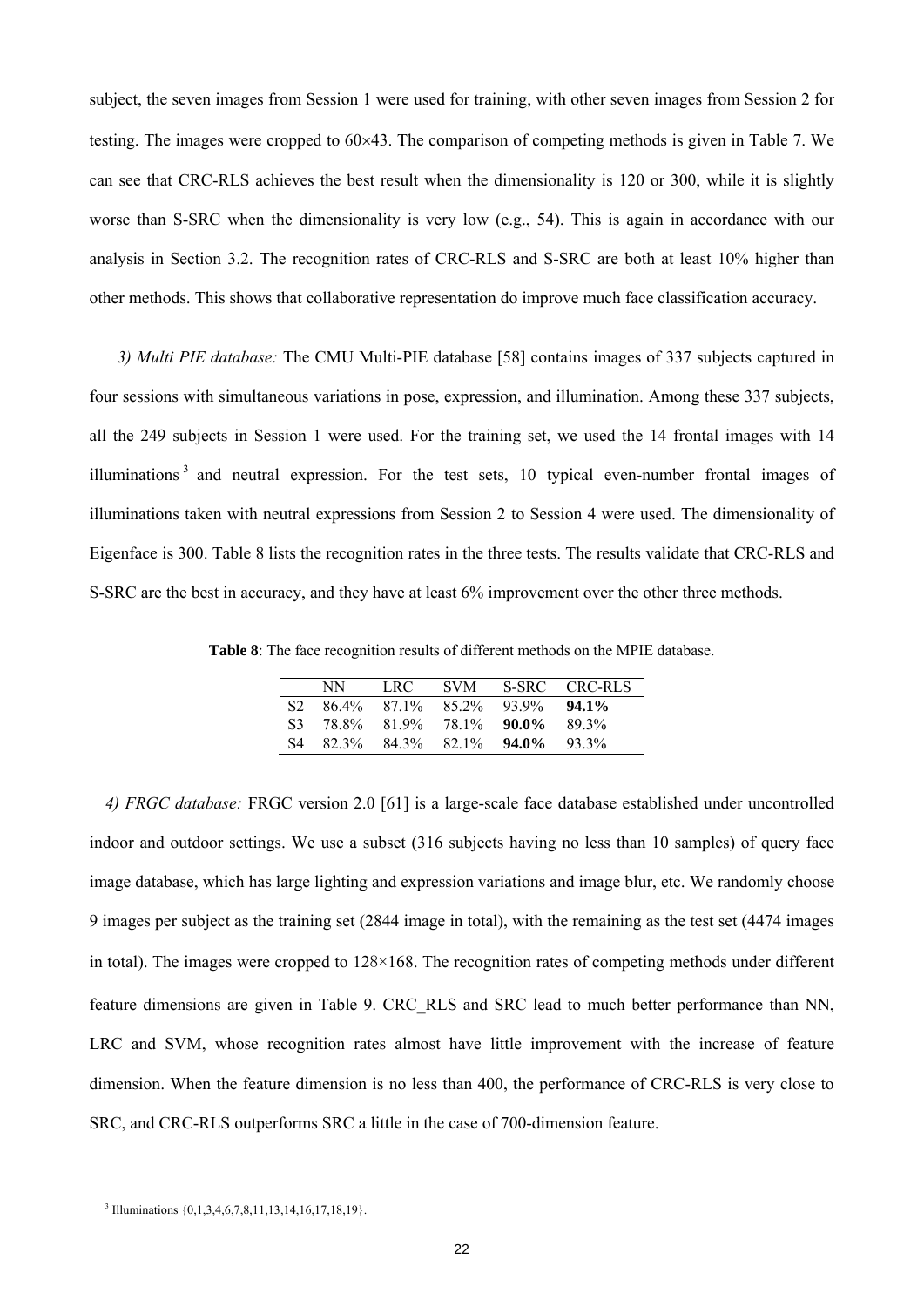| Dim        | 100   | 400      | 700      |
|------------|-------|----------|----------|
| NN         | 70.9% | 73.6%    | 73.5%    |
| LRC        | 83.3% | 83.2%    | 83.1%    |
| <b>SVM</b> | 85.2% | $854\%$  | 85.7%    |
| <b>SRC</b> | 91.2% | $95.6\%$ | 95.1%    |
| CRC-RLS    | 85 2% | 95 2%    | $96.4\%$ |

**Table 9**: The face recognition results of different methods on the FRGC 2.0 database.

To more comprehensively compare CRC-RLS with S-SRC, we plot their recognition rates using higherdimensional features on the Extended Yale B, AR and FRGC2.0 databases in Fig 7. One can see that the curves of recognition rate become flat as the feature dimension increases, implying that using very high dimensional feature does not improve the FR accuracy. It can also be seen that CRC-RLS achieves similar performance to S-SRC when the feature dimension is not too low. Especially, on the large scale FRGC 2.0 database, CRC-RLS consistently outperforms S-SRC when using 700 or higher dimensional features.



**Figure 7:** The comparison of CRC-RLC and S-SRC under different feature dimensions on different databases.

*5) LFW database:* Labeled Faces in the Wild (LFW) is a large-scale database designed for unconstrained FR with variations of pose, illumination, expression, misalignment and occlusion, etc. Two subsets of aligned LFW [63] are used here. Subset 1 consists of 311 subjects with no less than 6 samples per subject. We use the first 5 samples for training and the remaining samples for testing. Subset 2 consists of 143 subjects with no less than 11 samples per subject. We use the first 10 samples for training data and the remaining samples for testing. We divide a face image into 10×8 patches, and concatenate the histogram of Uniform-LBP [64] in each patch as the facial feature. The parameter  $\lambda$  of CRC-RLS is set as 0.1. The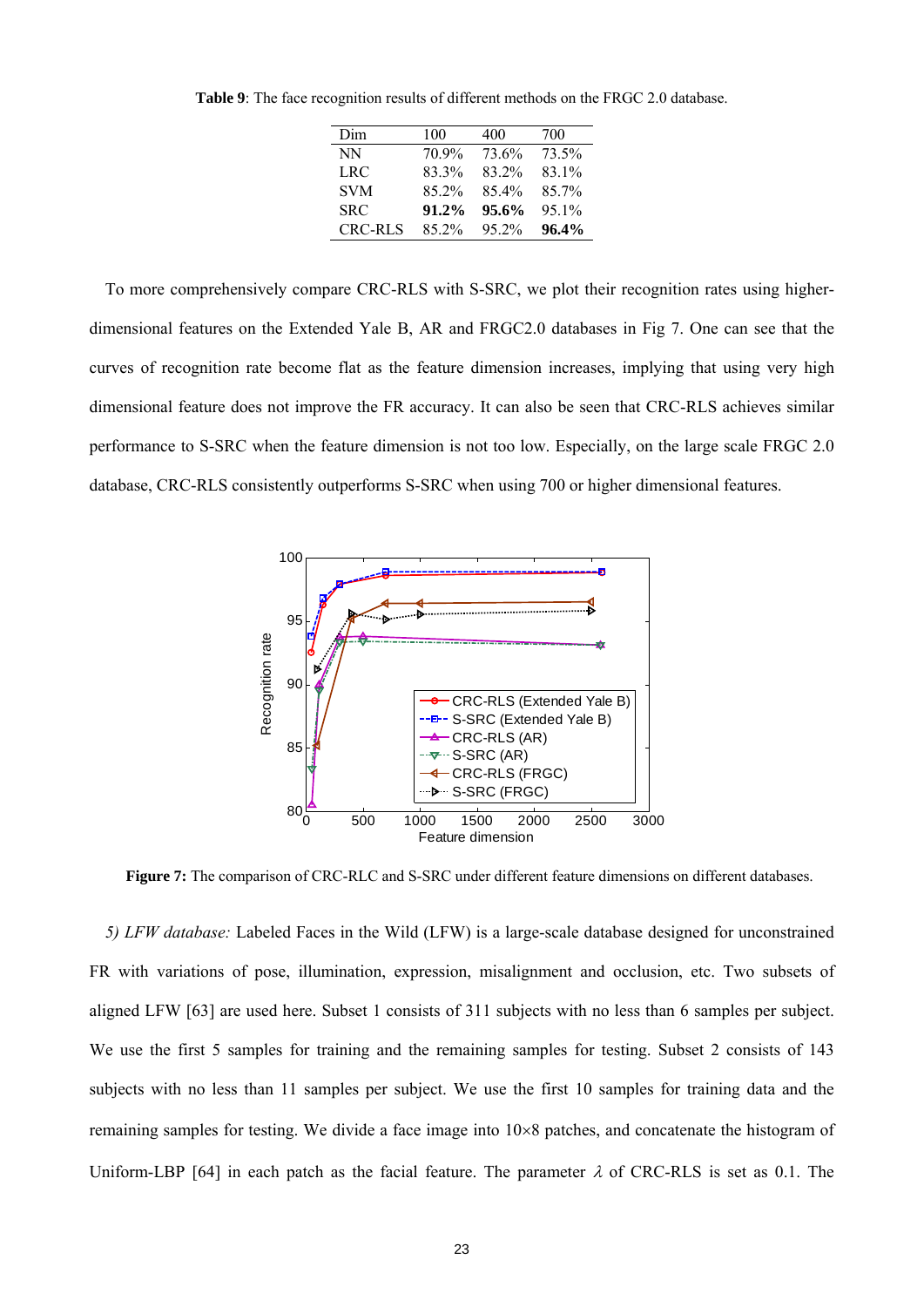recognition rates of competing methods are shown in Table 10. The recognition rates of all methods are much lower than those in the Extended Yale B, AR, Multi-PIE and FRGC databases because LFW database has much more uncontrolled variations (e.g.., pose and misalignment). CRC-RLS and S-SRC significantly outperform the other methods, while CRC-RLS performs slightly better than S-SRC.

**Table 10:** The face recognition results of different methods on the LFW database. Test NN LRC SVM S-SRC CRC-RLS LFW-6 30.2% 33.8% 44.3% 53.5% **54.0%** 

LFW-11 45.9% 52.9% 63.0% 75.5% **76.8%** 

#### **4.4. Face recognition with occlusion/corruption**

One important advantage of representation (or coding) based FR methods is their ability to deal with occlusion and corruptions. In R-SRC [16], the robustness to face occlusion/corruption is achieved by adding an occlusion dictionary (an identity matrix) for sparse coding, or equivalently, using  $l_1$ -norm to measure the coding residual. In Section 3.4, we have correspondingly proposed the robust version of CRC, i.e., R-CRC, for FR with occlusion/corruption. In this subsection we test R-CRC in handling different kinds of occlusions, including random pixel corruption, random block occlusion and real disguise.

*1) FR with block occlusion:* To be identical to the experimental settings in [16], we used Subsets 1 and 2 (717 images, normal-to-moderate lighting conditions) of the Extended Yale B database for training, and used Subset 3 (453 images, more extreme lighting conditions) for testing. The images were resized to 96×84. As in [16], we simulate various levels of contiguous occlusion, from 0% to 50%, by replacing a randomly located square block of each test image with an unrelated image. The block occlusion of a certain size is located on the random position which is unknown to the FR algorithms. Here λ of R-CRC is set as 0.1*.* The results by NN, LRC, S-SRC, R-SRC, CRC-RLS and R-CRC are shown in Table 11. We can see that R-CRC outperforms R-SRC in most cases (with 17% improvement in 50% occlusion) except for the case of 30% block occlusion. In addition, CRC-RLS achieves much better performance than S-SRC. This is mainly because the test sample with block occlusion cannot be well represented by the non-occluded training samples with sparse coefficients. In the following experiments, we only report the results of R-SRC in FR with corruption or disguise.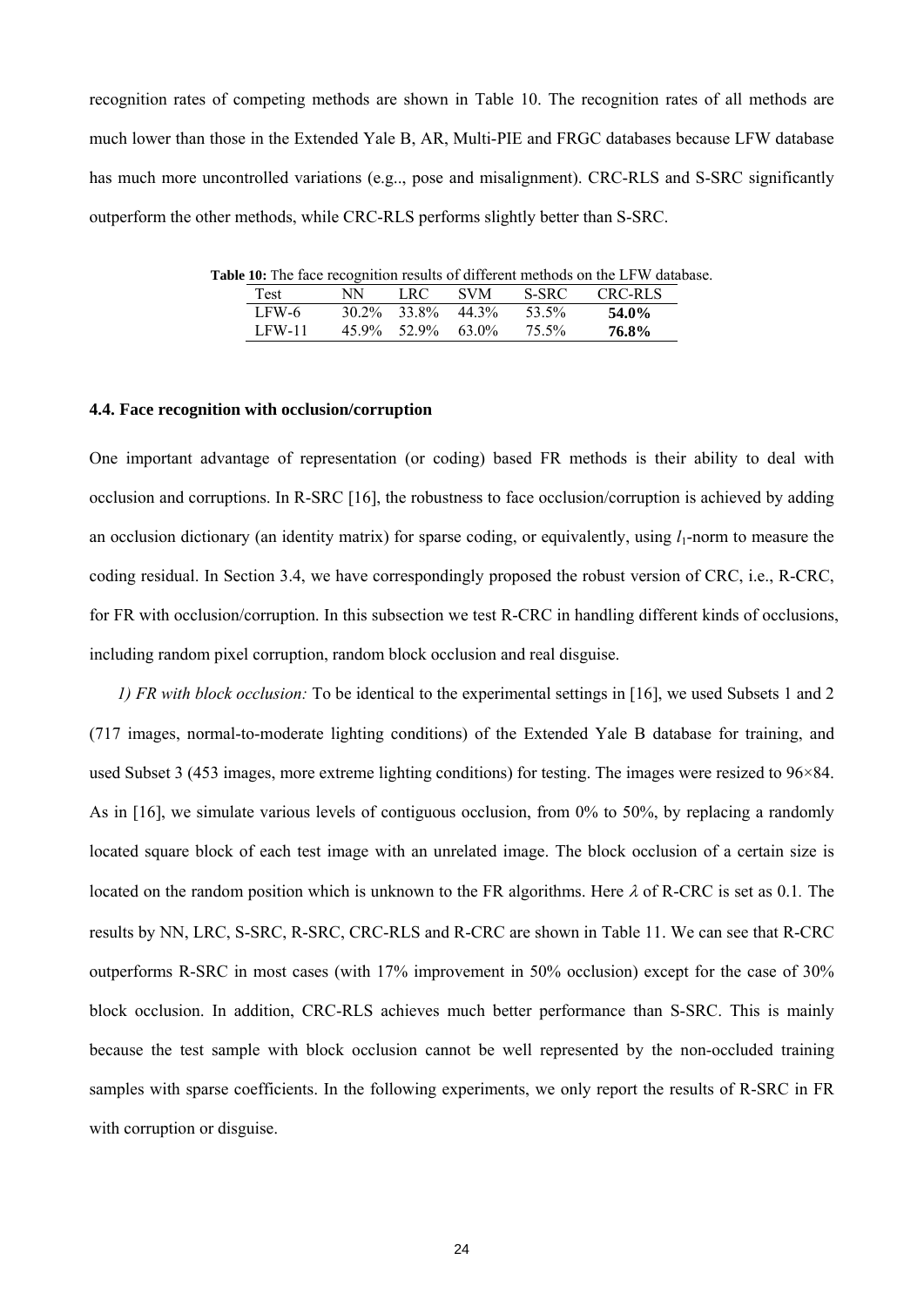| Occlusion | $0\%$  | 10%   | 20%     | 30%      | 40%      | 50%   |
|-----------|--------|-------|---------|----------|----------|-------|
| <b>NN</b> | 94 0\% | 92.9% | $854\%$ | 73.7%    | $62.9\%$ | 45 7% |
| LRC.      | 100%   | 100%  | 95.8%   | 81 0\%   | 63.8%    | 44.8% |
| S-SRC     | 100%   | 99.6% | 93.4%   | 77.5%    | $609\%$  | 45.9% |
| R-SRC     | 100%   | 100%  | 99.8%   | 98.5%    | $90.3\%$ | 65.3% |
| CRC-RLS   | 100%   | 100%  | 95.8%   | $85.7\%$ | 72.8%    | 59 2% |
| R-CRC     | 100%   | 100%  | $100\%$ | 97.1%    | 92.3%    | 82.3% |

**Table 11:** The recognition rates of R-CRC, CRC-RLS, R-SRC and S-SRC under different levels of block occlusion.

*2) FR with pixel corruption:* In this part, we test the robustness of R-SRC and R-CRC to pixel corruption. We used the same experimental settings as in [16], i.e., Subsets 1 and 2 of Extended Yale B for training and Subset 3 for testing. The images were resized to 96×84 pixels. For each test image, we replaced a certain percentage of its pixels by uniformly distributed random values within [0, 255]. The corrupted pixels were randomly chosen for each test image and the locations are unknown to the algorithm. Table 12 lists the recognition rates of NN, LRC, R-SRC, CRC-RLS and R-CRC. It can be seen that R-CRC achieves equal or better performance (about 13% improvement over R-SRC in 80% corruption) in almost all cases. Interestingly, CRC-RLS can also perform well up to 50% pixel corruption.

**Table 12:** The recognition rates of R-SRC, CRC-RLS and R-CRC under different levels of pixel corruption.

| Corruption   | 0%       | $10\%$   | 20%     | 30%     | 40%      | 50%     | 60%   | 70%      | 80%      | 90%                             |
|--------------|----------|----------|---------|---------|----------|---------|-------|----------|----------|---------------------------------|
| NN           | $94.0\%$ | $96.7\%$ | $971\%$ | 94.5%   | $854\%$  | 68.4%   | 46.8% | 25.4%    | 11 $0\%$ | $4.6\%$                         |
| <b>LRC</b>   | 100%     | 100%     | 100%    | 99.1%   | $95.6\%$ | $804\%$ | 50.3% | 26.0%    | $9.9\%$  | 62%                             |
| R-SRC        | 100%     | 100%     | 100%    | $100\%$ | $100\%$  | 100%    | 99.3% | $90.7\%$ | 37.5%    | 71%                             |
| CRC-RLS      | 100%     | 100%     | 100%    | 99.8%   | 98.9%    | $964\%$ | 79.9% | $45.7\%$ | $13.2\%$ | 4 2 <sup>o</sup> / <sub>0</sub> |
| <b>R-CRC</b> | 100%     | 100%     | 100%    | 100%    | 100%     | 100%    | 100%  | $90.5\%$ | 51.0%    | $15.9\%$                        |

*3) FR with real face disguise:* As in [16], a subset from the cropped AR database [62] consisting of 1,200 images from 100 subjects, 50 male and 50 female, is used here. 800 images (about 8 samples per subject) of non-occluded frontal views with various facial expressions were used for training, while the others with sunglasses and scarves (as shown in Fig. 8) were used for testing. The images were resized to 83×60. The results of competing methods are shown in Table 13.

Although CRC-RLS is not designed for robust FR, interestingly it achieves the best result of FR with scarf disguise, outperforming SRC by a margin of 31% and R-CRC by 4.5%. (This phenomenon may result from the special experimental setting, which will be discussed more in the following FR experiments.) By using  $l_1$ -norm to measure the representation fidelity, R-CRC has the same recognition rate as R-SRC in sunglasses disguise, but achieves 26.5% improvement in scarf disguise. As in [16], we also partition the face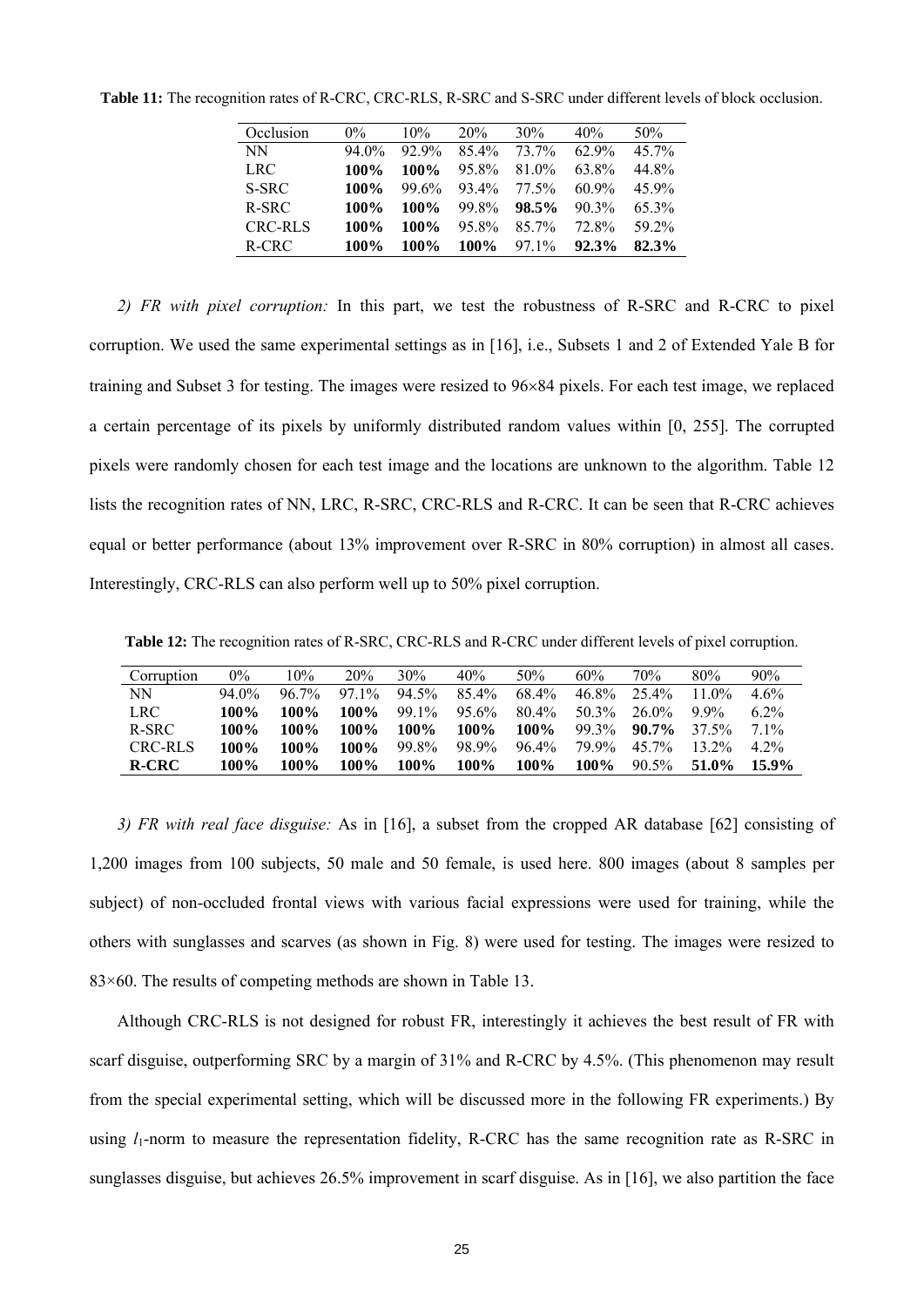image into 8 sub-regions for FR. With partition, CRC-RLS and R-CRC can still achieve slightly better performance than R-SRC in scarf disguise, but perform a little worse in sunglass disguise. This is because that for each partitioned face portion its discrimination is limited so that the  $l_1$ -regularization is helpful to improve the sparsity of coding vector and consequently improve the classification accuracy. Nevertheless, the recognition rates of CRC-RLS and R-CRC are very competitive with R-SRC.



**Figure 8**: The test samples with sunglasses and scarves in the AR database.

|                | <b>Sunglass</b> | Scarf |
|----------------|-----------------|-------|
| R-SRC          | 87.0%           | 59.5% |
| <b>CRC-RLS</b> | 68.5%           | 90.5% |
| R-CRC          | 87.0%           | 86.0% |
| Partitioned    | Sunglass        | Scarf |
| $R-SRC$        | 97.5%           | 93.5% |
| CRC-RLS        | 91.5%           | 95.0% |
| R-CRC          | 92.0%           | 94.5% |

**Table 13**: The results of different methods on face recognition with real disguise (AR database).

**Table 14**: The results of face recognition with real disguise (AR database) by using intensity and LBP features.

| Intensity feature | Sunglass | Scarf |
|-------------------|----------|-------|
| $R-SRC$           | 69.8%    | 40.8% |
| <b>CRC-RLS</b>    | 57.2%    | 71.8% |
| R-CRC             | 65.8%    | 73.2% |
| Histogram of LBP  | Sunglass | Scarf |
| $R-SRC$           | 92.5%    | 94.8% |
| <b>CRC-RLS</b>    | 93.5%    | 95.0% |
| R-CRC             | 94.2%    | 95.8% |

In the above experiment of FR with scarf, the CRC-RLS model achieves higher recognition rates than the models with *l*1-norm characterization of coding residual (i.e., R-SRC and R-CRC), while the reverse is true for FR with sunglasses. To have a more comprehensive observation of these methods' robustness to disguise, we perform another more challenging experiment. A subset from the AR database which consists of 1,900 images from 100 subjects, 50 male and 50 female, is used. 700 images (7 samples per subject) of non-occluded frontal views from session 1 were used for training, while all the images with sunglasses (or scarf) from the two sessions were used for testing (6 samples per subject per disguise). The images were resized to 83×60. Both the raw image intensity feature and the histogram of LBP [64] feature are used to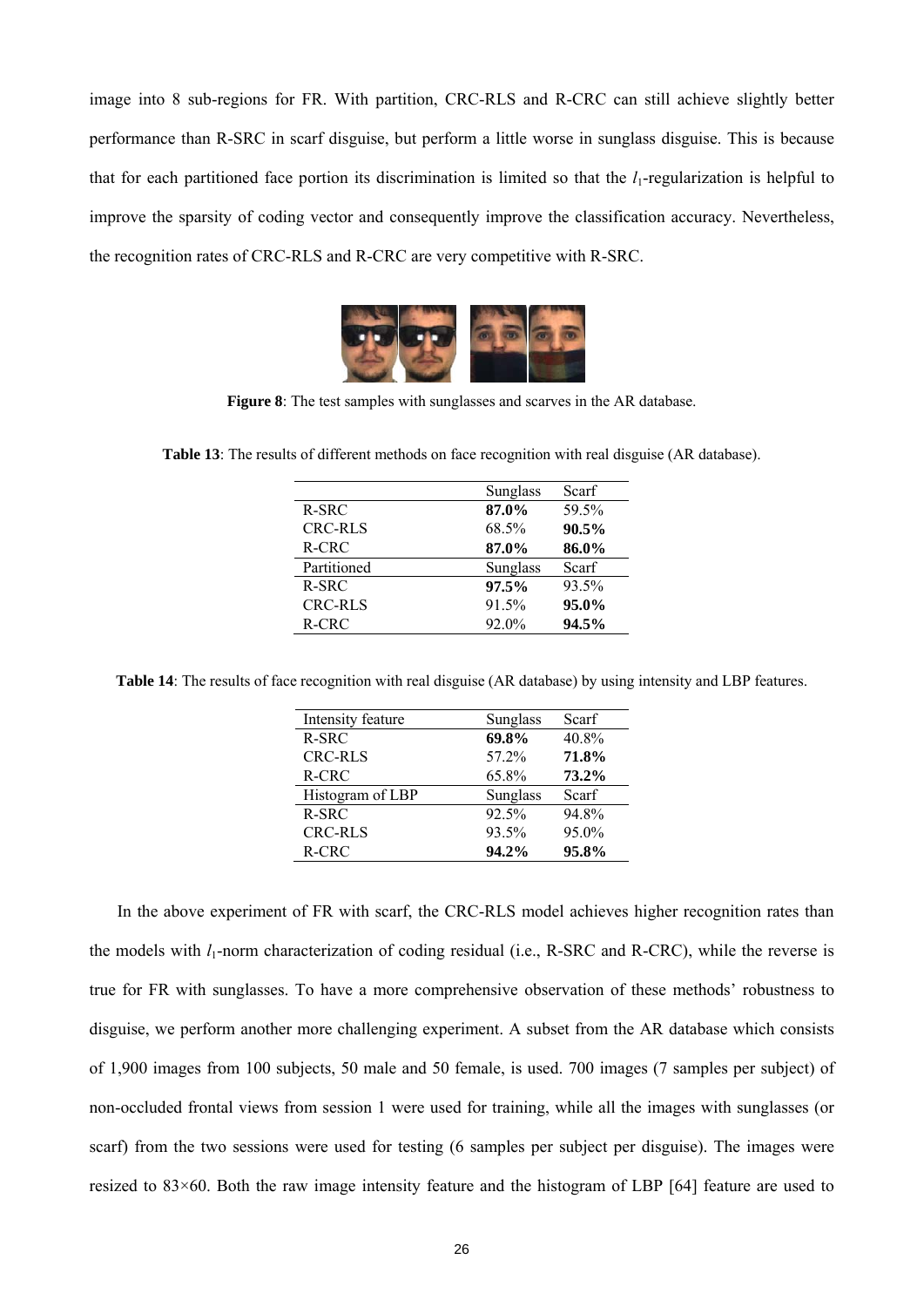evaluate the proposed method. The results are shown in Table 14. By using the image intensity feature, R-CRC is slightly worse than R-SRC in sunglass case with 4% gap, but significantly better than R-SRC in the scarf case with 32.4% improvement. Compared to R-SRC, CRC-RLS has 31% higher recognition rate in scarf case, and 13% lower rate in sunglass case. By using the local feature such as histogram of LBP, all methods could have much better performance (over 92% recognition accuracy), and both R-CRC and CRC-RLS outperform R-SRC. One can also see that R-CRC achieves better performance than CRC-RLS in these two cases, validating that *l*<sub>1</sub>-regularization on representation residual is more robust than *l*<sub>2</sub>-regulariation.

From Table 13 and Table 14, we may have the following findings. Since eyes are probably the most discriminative part in human face, the sunglass disguise will reduce a lot the discrimination of face image, and hence the *l*1-regularized R-SRC method will show advantage in dealing with sunglass disguise because the *l*1-regularization could actively increase the sparsity of coding coefficients. (Please refer to Section 3.2 for more discussions on the relationship between feature discrimination and coefficient sparsity.) In the case of scarf disguise, though the occlusion area is big, the discrimination of face image is actually not much decreased. Therefore, the *l*<sub>2</sub>-regularized CRC-RLS and R-CRC methods can perform well. On the contrary, the *l*1-regularization in R-SRC will prevent the use of enough samples to represent the occluded face image so that its recognition rate is lower than CRC-RLS and R-CRC. When more effective features, e.g., histogram of LBP, are used,  $l_2$ -regularized collaborative representation can show better performance than  $l_1$ norm regularized sparse representation.

# **4.5. Face validation**

In practical FR systems, it is important to reject invalid face images which have no template in the database [16]. In this section we test the face validation performance of the proposed method. The *Sparsity Concentration Index* (SCI) proposed in [16] is adopted to do face validation with the coding coefficient. The large-scale Multi-PIE face database is used in this experiment. The 100 subjects in Session 1 were used as the training set and the first 250 subjects in Session 2, 3 and 4 were used as customer images. Each training subject has 14 frontal images with neutral expression and illuminations {0,1,3,4,6,7,8,11,13,14,16,17,18,19}. For the test set, 10 typical frontal images of illuminations {0, 2, 4, 6, 8, 10, 12, 14, 16, 18} taken with neutral expressions were used. The face images were normalized and cropped to the size of 50×40.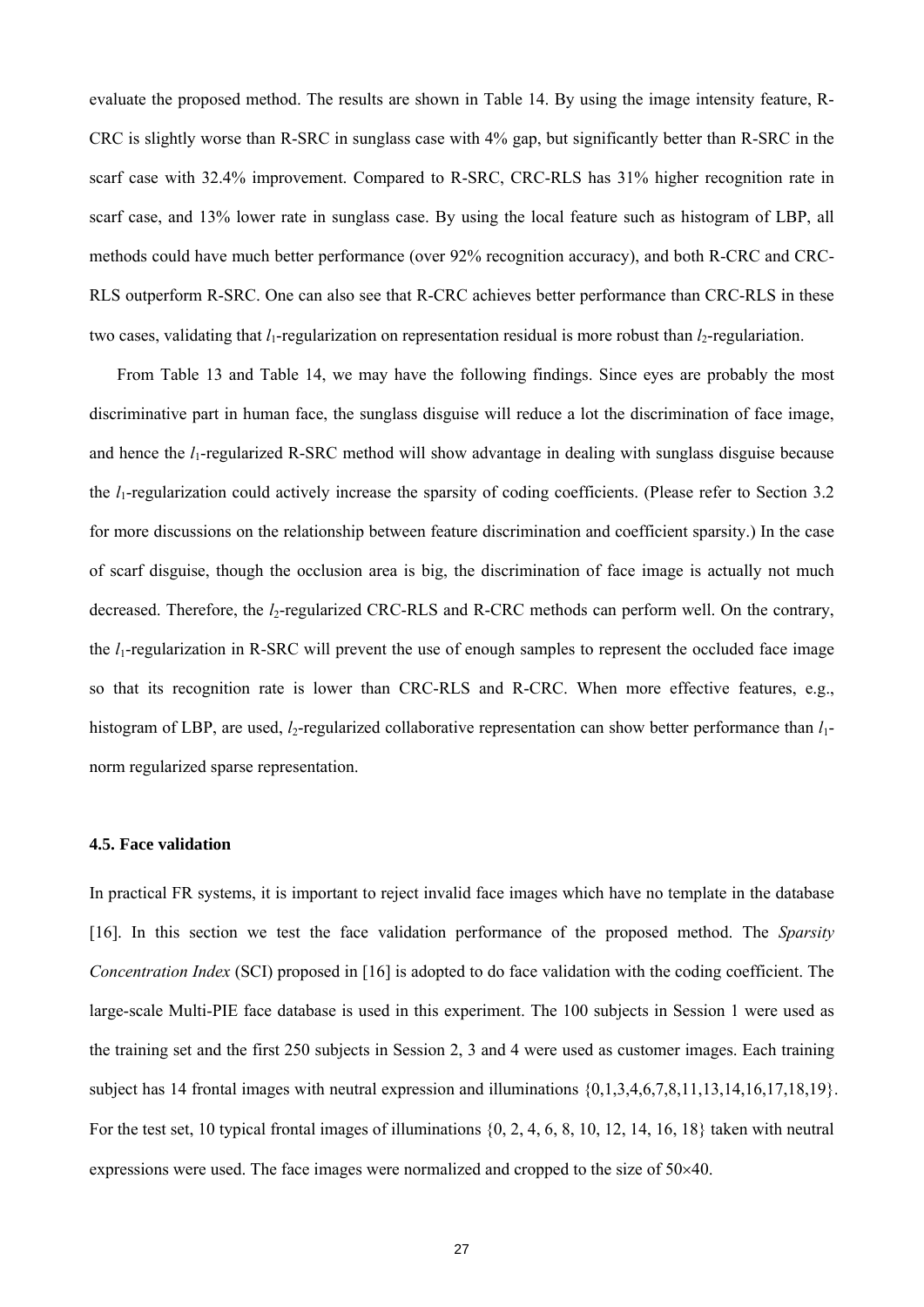

**Figure 9:** Subject validation on the MPIE database. (a) Session 2; (b) Session 3; and (c) Session 4.

Fig. 9 plots the ROC (receiver operating characteristic) curves of the competing methods: CRC-RLS, S-SRC, SVM, NN and NS. It can be seen that CRC-RLS and S-SRC work much better than the other methods, and CRC-RLS performs better than S-SRC in all sessions, especially Session 4. For instance, when the false positive rate is 0.1, the true positive rates of CRC-RLS are 99.1% in Session2, 90.7% in Session3 and 96.8% in Session4, while the true positive rates of S-SRC are 98.0%, 89.8% and 95.1% in the three Sessions, respectively. This is because the *l*<sub>1</sub>-norm regularized sparse coding will force one specific class to represent the input invalid query sample, and hence incorrectly classify this sample to that class. Comparatively, *l*<sub>2</sub>norm regularized coding does not force the coding coefficients to be sparse, and allows the invalid query sample to be evenly represented across different classes. Therefore, the false recognition can be avoided.

## **4.6. Running time**

We compare the running time of CRC and SRC under two situations. For FR without occlusion/corruption, it is good to use  $l_2$ -norm to measure the coding residual, and hence we compare the running time of S-SRC and CRC-RLS; for FR with occlusion/corruption, we compare the running time of R-SRC and R-CRC, where  $l_1$ -norm is used to measure the coding residual for robustness to outlier pixels.

*a) Face recognition without occlusion:* The running time of CRC-RLS and S-SRC with various fast *l*1 minimization methods, including *l*1\_*ls* [36], ALM [34][31], FISTA [33] and Homotopy[35], are compared here. We fix the dimensionality of Eigenfaces as 300. The recognition rates and speed of S-SRC and CRC-RLS are listed in Table 15 (Extended Yale B), Table 16 (AR) and Table 17 (Multi-PIE), respectively. Note that the results in Table 17 are the average of Sessions 2, 3 and 4.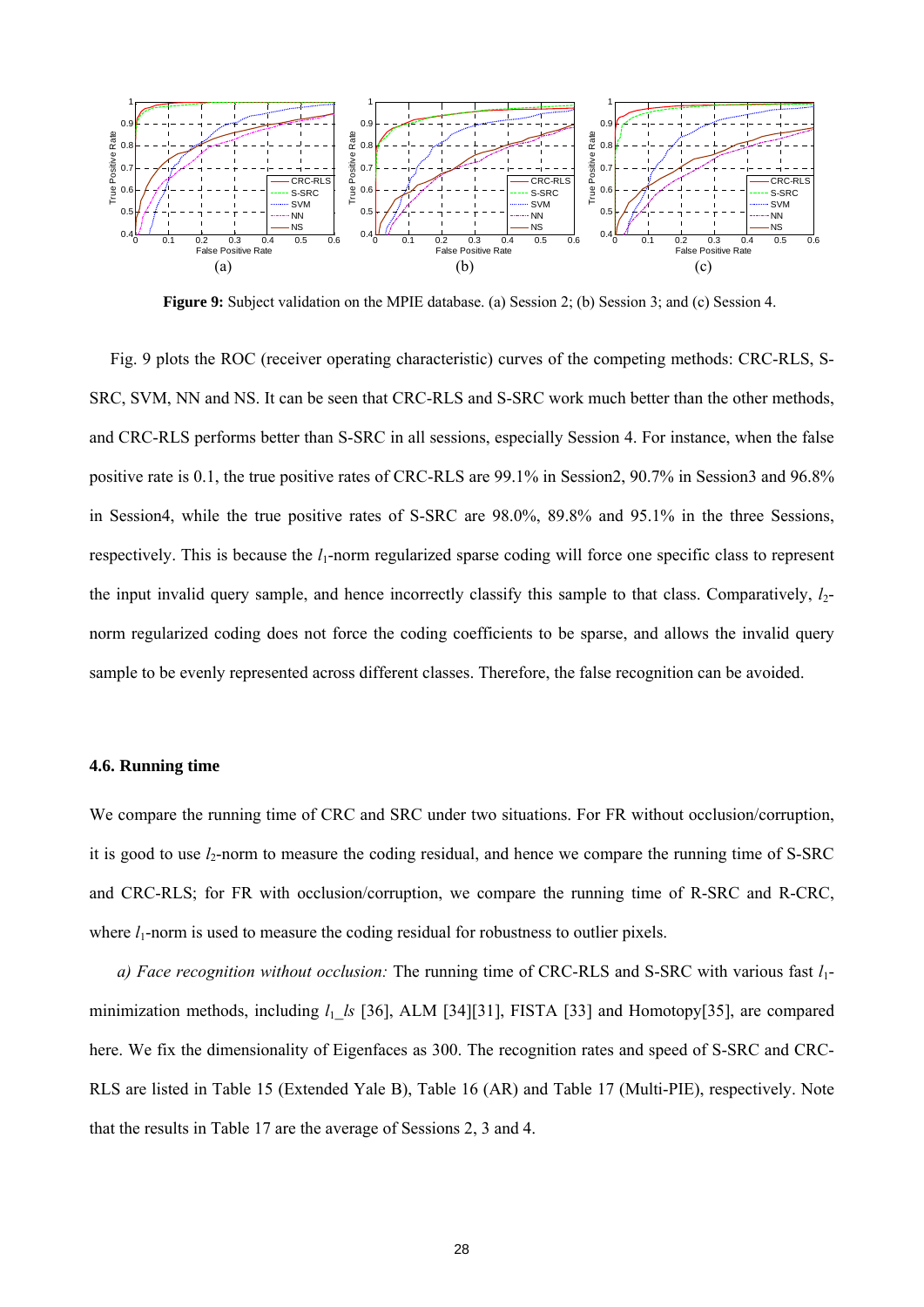| Speed-up           | $8.5 \sim 1636$ times |         |  |
|--------------------|-----------------------|---------|--|
| <b>CRC-RLS</b>     | 97.9%                 | 0.0033  |  |
| S-SRC(Homotopy)    | 94.5%                 | 0.0279  |  |
| S-SRC(FISTA)       | $91.4\%$              | 0.1567  |  |
| S-SRC(ALM)         | 97.9%                 | 0.1280  |  |
| $S-SRC(l_1 \; ls)$ | 97.9%                 | 5.3988  |  |
|                    | Recognition rate      | Time(s) |  |
|                    |                       |         |  |

**Table 15**: Recognition rate and speed on the Extended Yale B database.

**Table 16**: Recognition rate and speed on the AR database.

|                    | Recognition rate        | Time(s) |
|--------------------|-------------------------|---------|
| $S-SRC(l_1 \; ls)$ | 93.3%                   | 1.7878  |
| S-SRC(ALM)         | 93.3%                   | 0.0578  |
| S-SRC(FISTA)       | 68.2%                   | 0.0457  |
| S-SRC(Homotopy)    | 82.1%                   | 0.0305  |
| <b>CRC-RLS</b>     | 93.7%                   | 0.0024  |
| Speed-up           | $12.6 \sim 744.9$ times |         |

**Table 17**: Recognition rate and speed on the MPIE database.

| Recognition rate         | Time(s) |
|--------------------------|---------|
| 92.6%                    | 21.290  |
| 92.0%                    | 1.7600  |
| 79.6%                    | 1.6360  |
| 90.2%                    | 0.5277  |
| 92.2%                    | 0.0133  |
| $39.7 \sim 1600.7$ times |         |
|                          |         |

On the Extended Yale B database, CRC-RLS, S-SRC (*l*1\_*ls*) and S-SRC (ALM) achieve the best recognition rate (97.9%), but the speed of CRC-RLS is 1636 and 38.8 times faster than them. On the AR database, CRC-RLS has the best recognition rate and speed. S-SRC  $(l_1, l_2)$  has the second best recognition rate but with the slowest speed. S-SRC (FISTA) and S-SRC (Homotopy) are much faster than S-SRC  $(l_1_l/s)$ but they have lower recognition rates. On Multi-PIE, CRC-RLS achieves the second highest recognition rate (only 0.4% lower than S-SRC  $(l_1 \; l_s)$ ) but it is significantly (more than 1600 times) faster than S-SRC  $(l_1 \; l_s)$ . In this large-scale database, CRC-RLS is about 40 times faster than S-SRC with the fastest implementation (i.e., Homotopy), while achieving more than 2% improvement in recognition rate. We can see that the speed-up of CRC-RLS is more and more obvious as the scale (i.e., the number of classes or training samples) of face database increases, implying that it is more advantageous in practical large-scale FR applications.

*b) Face recognition with occlusion:* We compare the running time of R-CRC with R-SRC on the Multi-PIE corruption experiment [58]. As in [31] and [59], a subset of 249 subjects from Session 1 is used in this experiment. For each subject with frontal view, there are 20 images with different illuminations, among which the illuminations  $\{0, 1, 7, 13, 14, 16, 18\}$  were chosen as training images and the remaining 13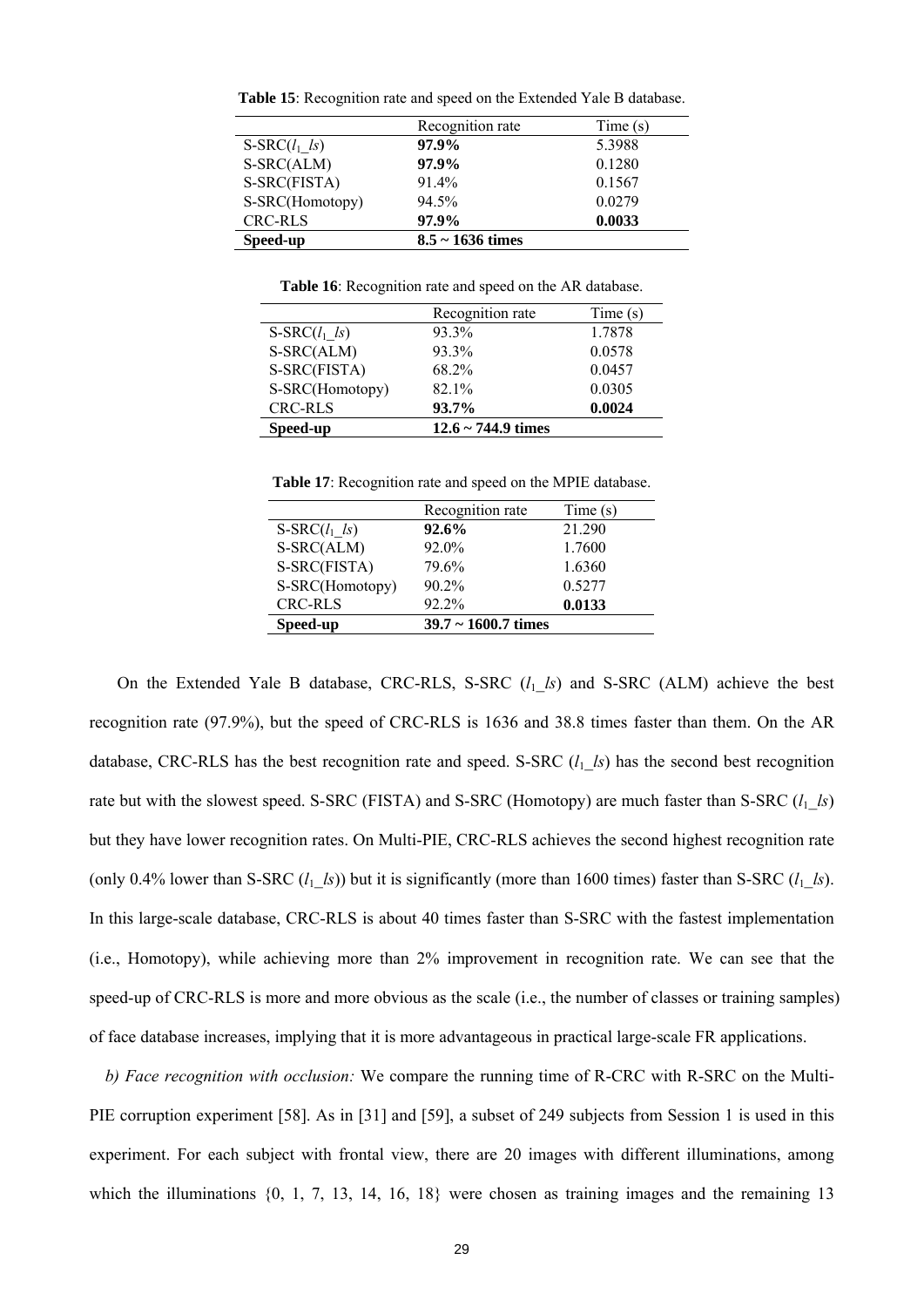images were used as test data. The images were manually aligned and cropped to  $40\times30$ . For each test image, we replaced a certain percentage of its pixels by uniformly distributed random values within [0, 255]. The corrupted pixels were randomly chosen for each test image and the locations are unknown to the algorithm. The recognition rates and running time of R-SRC are directly copied from [31][59]. In order for a fair comparison of running time, we used a machine similar to that used in [31][59] to implement R-CRC<sup>4</sup>.

**Table 18**: Average recognition rate with 50% and 70% random pixel corruptions on the MPIE database.

| Corruption | R-CRC | ls       | Homotopy | <b>SpaRSA</b> | <b>FISTA</b> | ALM      |
|------------|-------|----------|----------|---------------|--------------|----------|
| 40%        | 100%  | 97.8%    | $99.9\%$ | 98.8%         | $99.0\%$     | 99.9%    |
| 50%        | 100%  | $99.5\%$ | 99.8%    | $97.6\%$      | $96.2\%$     | $99.5\%$ |
| 60%        | 94.6% | $96.6\%$ | 98.7%    | $90.5\%$      | 86.8%        | $96.2\%$ |
| 70%        | 68.4% | 76.3%    | 84.6%    | 63.3%         | 58.7%        | 78.8%    |

**Table 19**: The running time (second) of different methods versus corruption rate.

| Corruption   | $0\%$ | 20%   | 40%   | 60%   | 80%   | Average | Speed-up |
|--------------|-------|-------|-------|-------|-------|---------|----------|
| $l_1$ ls     | 19.48 | 18.44 | 17.47 | 16.99 | 14.37 | 17.35   | 18.94    |
| Homotopy     | 0.33  | 2.01  | 4.99  | 12.26 | 20.68 | 8.05    | 8.79     |
| SpaRSA       | 6.64  | 10.86 | 16.45 | 22.66 | 23.23 | 15.97   | 17.43    |
| <b>FISTA</b> | 8.78  | 8.77  | 8.77  | 8.80  | 8.66  | 8.76    | 9.56     |
| ALM          | 18.91 | 18.85 | 18.91 | 12.21 | 11.21 | 16.02   | 17.49    |
| R-CRC        | 0.916 | 0.914 | 0.918 | 0.916 | 0.915 | 0.916   | -----    |

Table 18 shows the FR rates of R-CRC and R-SRC implemented by various  $l_1$ -minimization solvers. One can see that R-CRC has the highest recognition rate in 40% and 50% corruption levels. In other cases, R-CRC is better than SpaRSA [32] and FISTA [33], and slightly worse than  $l_1$  *ls* [36], Homotopy [35] and ALM [31]. The running time of different methods under various corruption levels is listed in Table 19. Apart from the case of 0% corruption, the proposed R-CRC has the lowest running time. It can also be seen that the running time of R-CRC is almost the same for all corruption levels. The speed-ups of R-CRC over R-SRC with various *l*<sub>1</sub>-minimization algorithms are from 8.79 to 19.94 in average, showing that R-CRC has much lower time complexity.

# **5. Conclusions and Discussions**

We discussed the role of  $l_1$ -norm regularization in the sparse representation based classification (SRC)

 4 Our MATLAB implementations are on a PC with dual quad-core 2.4G GHz Xeon processors and 16GB RAM, similar to that used in [31] and [59], in which the machine is with dual quad-core 2.66GHz Xeon processors and 8GB of memory.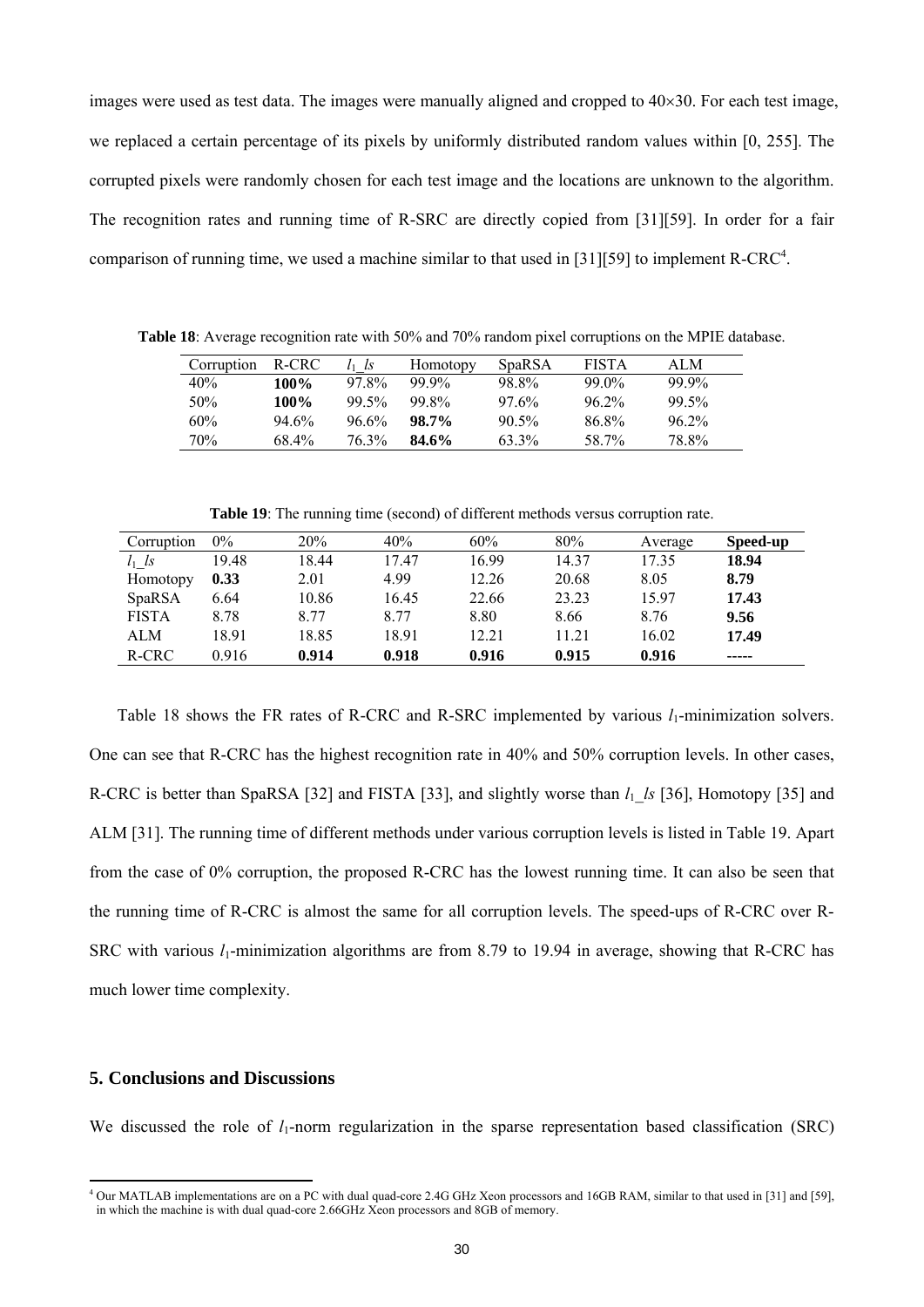scheme for face recognition (FR), and indicated that the collaborative representation nature of SRC plays a more important role than the *l*<sub>1</sub>-regularization of coding vector in face representation and recognition. We then proposed a more general model, namely collaborative representation based classification (CRC). Two important instantiations of CRC, i.e., CRC via regularized least square (CRC-RLS) and robust CRC (R-CRC), were proposed for FR without and with occlusion/corruption, respectively. Compared with the *l*1 regularized SRC, the *l*<sub>2</sub>-regularized CRC-RLS and R-CRC have very competitive FR accuracy but with much lower time complexity, as demonstrated in our extensive experimental results.

SRC is also an instantiation of CRC by using  $l_1$ -norm to regularize the coding vector  $\alpha$ . The sparsity of  $\alpha$  is related to the discrimination and dimension of face feature  $\gamma$ . If the dimension is high, often the discrimination of *y* is high and <sup>α</sup> will be naturally and *passively* sparse even without sparse regularization. In this case, *l*<sub>1</sub>-regularization on  $\alpha$  will not show advantage. If the dimension of  $\nu$  is very low, often the discrimination of *y* is low, and thus it is helpful to *actively* sparsify  $\alpha$  by imposing *l*<sub>1</sub>-regularization on it. In this case, using  $l_1$ -norm to regularize  $\alpha$  will show visible advantage. In addition, in applications such as face validation, *l*<sub>1</sub>-regularized coding will force one specific class to represent the invalid query sample and consequently recognize it (please see Section 4.5 for details). Comparatively, *l*<sub>2</sub>-regularized coding does not force the coding vector to be sparse, and allows the invalid query sample to be evenly represented across different classes, and therefore avoids this problem.

Using  $l_1$ -norm to characterize the representation residual can be more tolerant to the outlier pixels in the query face image (e.g., occlusion, pixel corruption). However, this is effective only when the noises or errors in the query image are truly sparse or roughly follow the Laplacian distribution, which is not always true. For instance, in face image with real scarf, the distribution of the true error is not sparse and  $l_2$ -norm can even work better than *l*<sub>1</sub>-norm to model the representation residual.

## **6. References**

- [1] B. Olshausen and D. Field, "Sparse coding with an overcomplete basis set: a strategy employed by V1?" *Vision Research*, vol. 37, no. 23, pp. 3311–3325, 1997.
- [2] W.E. Vinje and J.L. Gallant, "Sparse coding and decorrelation in primary visual cortex during natural vision," *SCIENCE*, vol. 287, no. 5456, pp. 1273-1276, 2000.
- [3] M. Aharon, M. Elad, and A.M. Bruckstein, "The K-SVD: An algorithm for designing of overcomplete dictionaries for sparse representation," *IEEE Trans. Signal Processing*, vol. 54, no. 11, pp. 4311-4322, 2006.
- [4] J. Mairal, F. Bach, J. Ponce, G. Sapiro and A. Zisserman, "Non-local sparse models for image restoration," *Proc. Int'l Conf. Computer Vision*, 2009.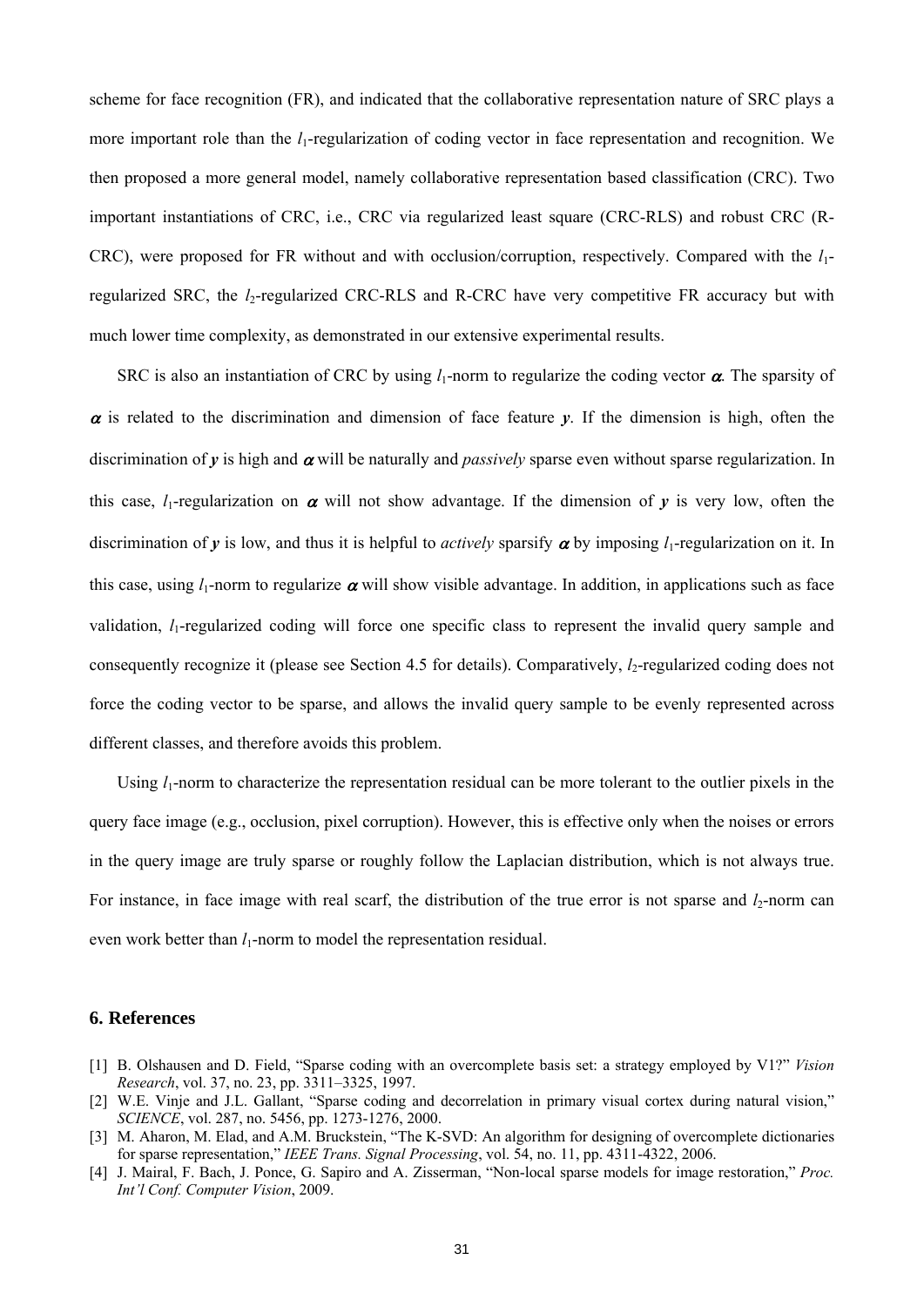- [5] M. Elad and M. Aharon, "Image denoising via sparse and redundant representations over learned dictionaries," *IEEE Trans. Image Processing*, vol. 15, no. 12, pp. 3736–3745, 2006.
- [6] J. Mairal, M. Elad, and G. Sapiro, "Sparse representation for color image restoration," *IEEE Trans. Image Processing*, vol. 17, no. 1, pp. 53–69, 2008.
- [7] D. Donoho, "For most large underdetermined systems of linear equations the minimal *l*1-norm solution is also the sparsest solution," *Comm. On Pure and Applied Math*, vol. 59, no. 6, pp. 797-829, 2006.
- [8] E. Candès, J. Romberg, and T. Tao, "Stable signal recovery from incomplete and inaccurate measurements," *Comm. On Pure and Applied Math*, vol. 59, no. 8, pp. 1207-1223, 2006.
- [9] E. Candès and T. Tao, "Near-optimal signal recovery from random projections: Universal encoding strategies?" *IEEE Trans. Information Theory*, vol. 52, no. 12, pp. 5406-5425, 2006.
- [10]E. Candès, "Compressive sampling," *Proc. Int. Congress of Mathematics*, vol. 3, pp. 1433–1452, 2006.
- [11]J.-L. Starck, M. Elad, and D.L. Donoho. "Redundant multiscale transforms and their application for morphological component analysis," *Journal of Advances in Imaging and Electron Physics*, vol. 132, pp. 287-348, 2004.
- [12]J.C. Yang, J. Wright, Y. Ma, and T. Huang, "Image Super-Resolution as Sparse Representation of Raw Image Patches," *Proc. IEEE Conf. Computer Vision and Pattern Recognition*, 2008.
- [13]W. Dong, L. Zhang, G. Shi, and X. Wu, "Image deblurring and super-resolution by adaptive sparse domain selection and adaptive regularization," *IEEE Trans. on Image Processing*, vol. 20, no. 7, pp. 1838-1857, July 2011.
- [14]K. Huang and S. Aviyente, "Sparse representation for signal classification," *Proc. Neural Information Processing Systems*, 2006.
- [15]F. Rodriguez and G. Sapiro, "Sparse representation for image classification: Learning discriminative and reconstructive non-parametric dictionaries," *IMA Preprint* 2213, 2007.
- [16]J. Wright, A.Y. Yang, A. Ganesh, S.S. Sastry, and Y. Ma, "Robust face recognition via sparse representation," *IEEE Trans. Pattern Anal. Machine Intell.*, vol. 31, no. 2, pp. 210–227, 2009.
- [17]S.H. Gao, I.W-H. Tsang, and L-T. Chia, "Kernel Sparse Representation for Image classification and Face recognition," *Proc. European Conf. Computer Vision*, 2010.
- [18]M. Yang and L. Zhang, "Gabor Feature based Sparse Representation for Face recognition with Gabor Occlusion Dictionary," *Proc. European Conf. Computer Vision*, 2010.
- [19]B. Cheng, J. Yang, S. Yan, Y. Fu, and T. Huang, "Learning with *l*1-graph for image analysis," *IEEE Trans. Image Processing*, vol. 19, no. 4, pp. 858-866, 2010.
- [20]L.S. Qiao, S.C. Chen, and X.Y. Tan, "Sparsity preserving projections with applications to face recognition", *Pattern Recognition*, vol. 43, no. 1, pp. 331-341, 2010.
- [21]J. Yang, K. Yu, Y. Gong and T. Huang, "Linear spatial pyramid matching using sparse coding for image classification," *Proc. IEEE Conf. Computer Vision and Pattern Recognition*, 2009.
- [22] J.Z. Huang, X.L. Huang, and D. Metaxas, "Simultaneous image transformation and sparse representation recovery," *Proc. IEEE Conf. Computer Vision and Pattern Recognition*, 2008.
- [23]A. Wagner, J. Wright, A. Ganesh, Z.H. Zhou, and Y. Ma, "Towards a practical face recognition system: robust registration and illumination by sparse representation," *Proc. IEEE Conf. Computer Vision and Pattern Recognition*, 2009.
- [24]Y.G. Peng, A. Ganesh, J. Wright, W.L. Xu, and Y. Ma, "RASL: robust alignment by sparse and low-rank decomposition for linearly correlated images," *Proc. IEEE Conf. Computer Vision and Pattern Recognition*, 2010.
- [25]J. Mairal, F. Bach, J. Ponce, G. Sapiro, and A. Zissserman, "Learning discriminative dictionaries for local image analysis," *Proc. IEEE Conf. Computer Vision and Pattern Recognition*, 2008.
- [26]Q. Zhang, and B. Li, "Discriminative K-SVD for Dictionary Learning in Face Recognition," *Proc. IEEE Conf. Computer Vision and Pattern Recognition*, 2010.
- [27]Z.L. Jiang, Z. Lin, L.S. Davis, "Learning A Discriminative Dictionary for Sparse Coding via Label Consistent K-SVD," *Proc. IEEE Conf. Computer Vision and Pattern Recognition*, 2011.
- [28]M. Yang, L. Zhang, X.C. Feng, and D. Zhang, "Fisher Discrimination Dictionary Learning for Sparse Representation," *Proc. Int'l Conf. Computer Vision*, 2011.
- [29]Q.F. Shi, H.X. Li and C.H. Shen, "Rapid Face Recognition Using Hashing," *Proc. IEEE Conf. Computer Vision and Pattern Recognition*, 2010.
- [30]J. B. Huang and M.H. Yang, "Fast Sparse Representation with Prototypes," *Proc. IEEE Conf. Computer Vision and Pattern Recognition*, 2010.
- [31]A.Y. Yang, A. Ganesh, Z.H. Zhou, S.S. Sastry, and Y. Ma, "A review of fast *l*1-minimization algorithms for robust face recognition," *arXiv:1007.3753v2*, 2010.
- [32]S.J. Wright, R.D. Nowak, and M.A.T. Figueiredo, "Sparse reconstruction by separable approximation," *Proc. IEEE Int'l Conf. Acoustics, Speech and Signal Processing*, 2008.
- [33]A. Beck and M. Teboulle, "A fast iterative shrinkage-thresholding algorithm for linear inverse problems," *SIAM. J. Imaging Science*, vol. 2, no. 1, pp. 183-202, 2009.
- [34] J. Yang and Y. Zhang, "Alternating direction algorithms for *l*<sub>1</sub>-problems in compressive sensing," *arXiv:0912.1185*, 2009.
- [35]D. Malioutove, M. Cetin, and A. Willsky, "Homotopy continuation for sparse signal representation," *Proc. IEEE Int'l Conf. Acoustics, Speech and Signal Processing*, 2005.